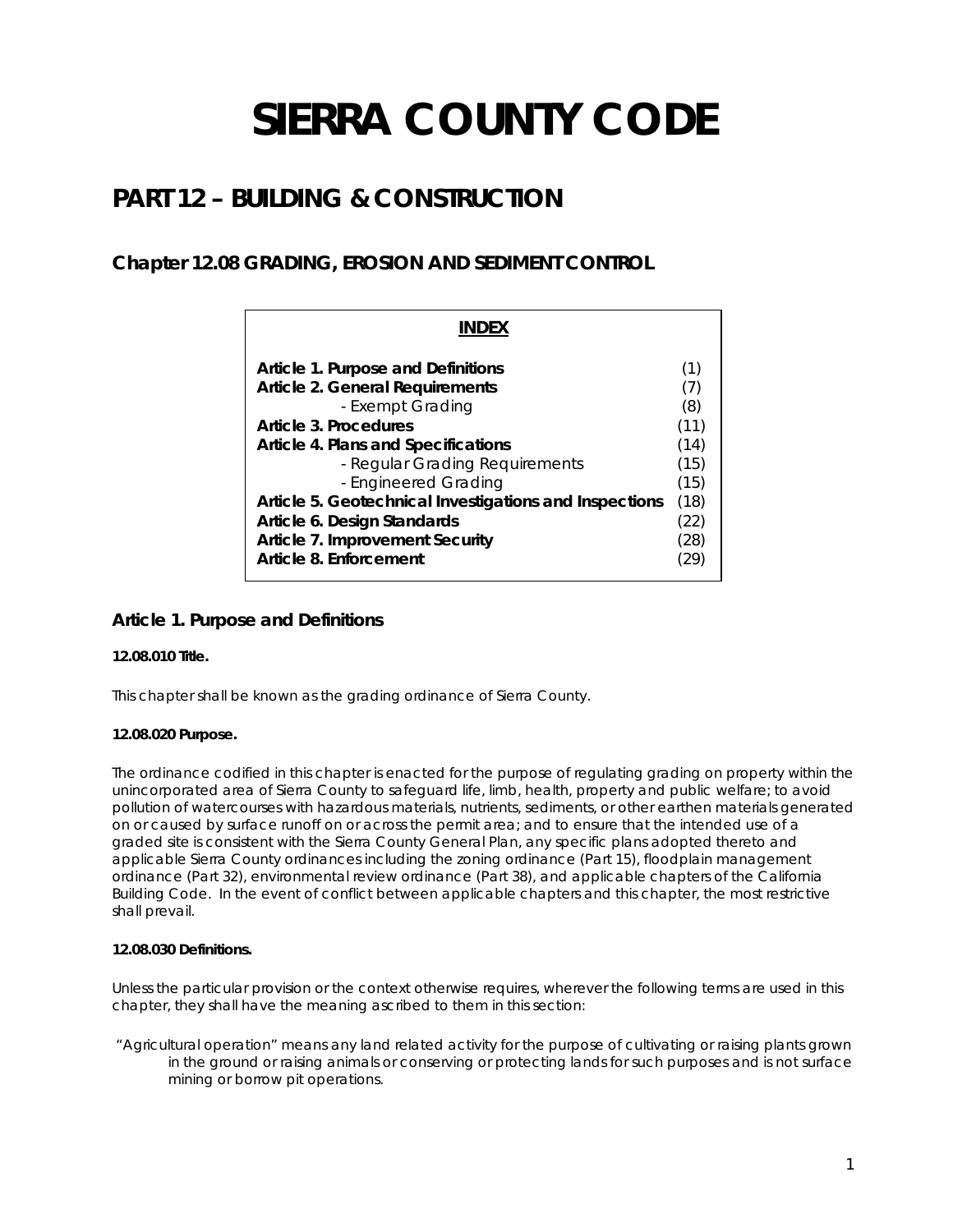- "Bedding plane" means a nearly flat surface, which may have been tilted up or folded by tectonic forces, separating two beds (or layers or strata) of sedimentary rock. Each bedding plane marks the end of one deposit and the beginning of another having different characteristics (also known as strata, or beds).
- "Bedrock" is the solid undisturbed rock in place either exposed at the ground surface or beneath surficial deposits of loose rock or soil.
- "Bench" means a relatively level step excavated into sloping natural ground on which engineered fill or embankment fill is to be placed.
- "Best Management Practices" means generally accepted grading, erosion control and other construction trade processes and procedures which have proven themselves over time for large numbers of people, and been demonstrated repeatedly to be both efficient and effective. See "Erosion & Sediment Control Guidelines for Developing Areas of the Sierra Foothills and Mountains" prepared by the High Sierra RC&D Council (October 1991).
- BMP. See "Best Management Practices."
- "Board" is the Board of Supervisors of the County of Sierra.
- "California Environmental Quality Act" is the fundamental environmental law and policy in California enacted by the Legislature in 1970 (Pub. Resources Code, §21000 *et seq.*). CEQA requires public agency decision makers to document and consider the environmental implications of their actions. The primary objectives of CEQA are to disclose to state and local government decision makers and the public any potentially significant environmental effects of proposed activities, and to identify ways to avoid or reduce such effects.
- CEQA. See "California Environmental Quality Act."
- "Civil Engineer" is a professional engineer currently registered as a civil engineer by the State of California.
- "Compaction" is the increase of density of a soil or rock fill by mechanical means.
- Contractor, earthwork and paving. "Earthwork and Paving Contractor" means a Class C-12 specialty contractor currently licensed by the California Department of Consumer Affairs, Contractors State License Board, who digs, moves, and places material forming the surface of the earth, other than water, in such a manner that a cut, fill, excavation, grade, trench, backfill, or tunnel (if incidental thereto) can be executed, including the use of explosives for these purposes. This classification includes the mixing, fabricating and placing of paving and any other surfacing materials. An Earthwork and Paving Contractor is neither a "General Engineering Contractor" nor a civil, geotechnical, soils, or structural engineer, unless separately and currently licensed as such by the State of California's Board for Professional Engineers and Land Surveyors (BPELS).
- Cut. See "Excavation."
- "Days" means calendar days, except that such time limits shall extend to the following working day where the last of the specified number of days falls on a Saturday, Sunday or any County holiday.
- "Depth of fill" means the vertical dimension from the exposed fill surface to the original ground surface.
- "Depth of excavation (cut)" means the vertical dimension from the exposed cut surface to the original ground surface.
- "Director" means the head of the Planning Department of Sierra County.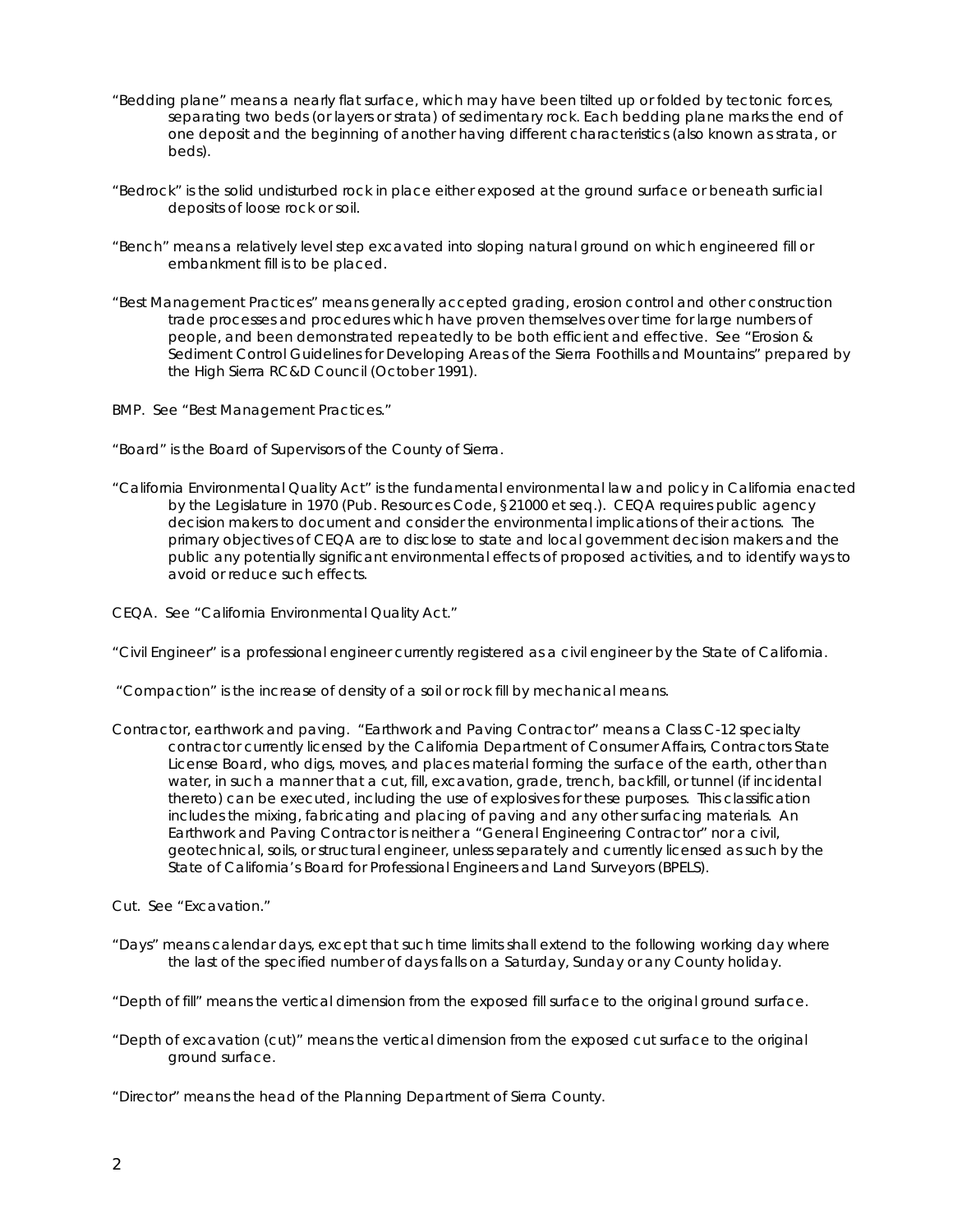- "Director of environmental health" means the director of the department of health and human services, Sierra County, California acting either directly or through authorized deputies.
- "Director of Planning" means the director of planning and building departments of Sierra County, California, acting either directly or through authorized deputies.
- "Drainage way" means a depression in the earth's surface such as swales, ravines, gullies, draws, hollows or ditches in which surface waters collect for drainage, but which otherwise are destitute of water.

Embankment. See "Fill."

- "Engineering geologist" means a currently registered geologist certified as an engineering geologist by the State of California.
- "Engineering geology" means the application of geologic knowledge in the investigation and evaluation of naturally occurring rock and soil for use in the design of civil works.
- **"**Ephemeral stream**"** means a stream or part of a stream that flows only in direct response to precipitation; it receives little or no water from springs, melting snow, or other sources; and, its channel is at all times above the water table.
- "Erosion" means the wearing away and transportation of earth material as a result of the movement of wind, water, or ice.
- "Excavation (cut)" means the removal of naturally occurring earth materials by mechanical means, and includes the conditions resulting therefrom.
- "Existing grade" means the elevation of the ground surface at a given point prior to excavating or filling.
- "Expansive soil" means any soil which exhibits significant expansive properties as determined by a geotechnical engineer or civil engineer in a report approved by the Planning Department or County Engineer.
- "Fill (embankment)" means the deposit of soil, rock or other materials placed by man and includes the conditions resulting therefrom.
- "Finish grade" means the final grade of the site after excavating or filling which conforms to the approved final grading plan. The finish grade is also the grade at the top of a paved surface.
- "Foliation plane" means a linear plane formed in metamorphic rock caused by heat and pressure. The planes in the Sierra foothills usually trend north-south and are titled at a steep slope with folds and intrusions.
- "General Engineering Contractor" means a Class A contractor currently licensed by the California Department of Consumer Affairs, Contractors State License Board, whose principal contracting business is in connection with fixed works requiring specialized engineering knowledge and skill, including the following divisions or subjects: irrigation, drainage, water power, water supply, flood control, inland waterways, harbors, docks and wharves, shipyards and ports, dams and hydroelectric projects, levees, river control and reclamation works, railroads, highways, streets and roads, tunnels, airports and airways, sewers and sewage disposal plants and systems, waste reduction plants, bridges, overpasses, underpasses and other similar works, pipelines and other systems for the transmission of petroleum and other liquid or gaseous substances, parks, playgrounds and other recreational works, refineries, chemical plants and similar industrial plants requiring specialized engineering knowledge and skill, powerhouses, power plants and other utility plants and installations, mines and metallurgical plants, land leveling and earthmoving projects, excavating, grading, trenching, paving and surfacing work and cement and concrete works in connection with the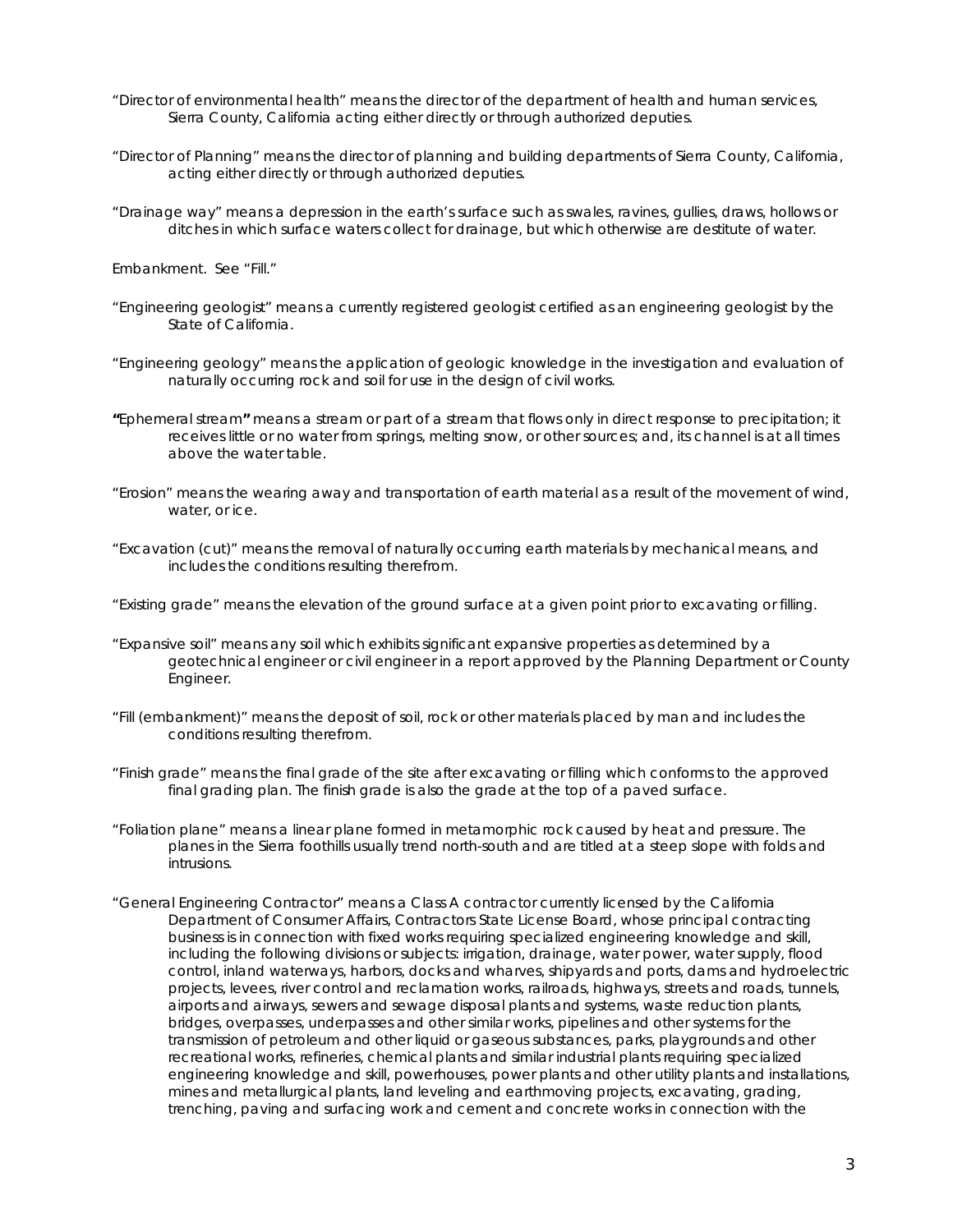above mentioned fixed works. A "General Engineering Contractor" is not a civil, geotechnical, soils, or structural engineer, unless separately and currently licensed as such by the State of California's Board for Professional Engineers and Land Surveyors (BPELS).

- "Geologic hazard" means any condition in naturally occurring earth materials, which may endanger life, health or property.
- "Geotechnical Engineer" means a civil engineer registered by the State of California who is qualified in the field of soil mechanics and soil engineering and has the authority to use the title "soils engineer."
- "Geotechnical engineering" means the application of the principles of soil mechanics in the investigation, evaluation and design of civil works involving the use of earth materials and may include the inspection, testing and construction thereof.
- "Grade" means the vertical location of the ground surface.

Grade, existing. "Existing grade" means the grade prior to grading.

- Grade, rough. "Rough grade" means the stage at which the grade approximately conforms to the approved plan.
- "Grading" means any land excavation or filling or combination thereof, or the removal, plowing under or burial of vegetative groundcover.
- "Grading contractor" means a person who is either currently licensed by the State of California as a Class A "General Engineering Contractor" or a Class C-12 "Earthwork and Paving Contractor" or one who is exempt from a license but has been additionally insured by the owner of a grading project or the owner him-/herself who operates to perform a grading project subject to this chapter.
- "Grading plan" means a plan prepared in accordance with this chapter showing grading and related work.
- "Grading work" is grading and related work, such as, but not limited to, drainage improvements and erosion and sediment control.
- "Hazardous materials" is as defined in Health and Safety Code Sections 25501 et seq.
- "High Water Line" is the line found by examining the bed and banks and ascertaining where the presence and action of water are so common and usual, and so long continued in all ordinary years, as to mark upon the soil of the bed a character distinct from that of the banks, evidenced by: a clear natural line impressed on the bank, shelving, changes in the character of soil, destruction of terrestrial vegetation, or the presence of litter and debris, etc.
- "Intermittent stream" means a stream that flows only when it receives water from rainfall runoff or springs, or from some surface source such as melting snow.
- "Joint" means a fracture in rock that is produced by expansion, contraction, and tectonic forces, and along which there has been no movement.
- "Keyway" means a special backfilled excavation, which is constructed beneath the toe area of a planned fill slope on sloping ground to improve the stability of the slope.
- "Landscape architect" means a landscape architect registered by the State of California.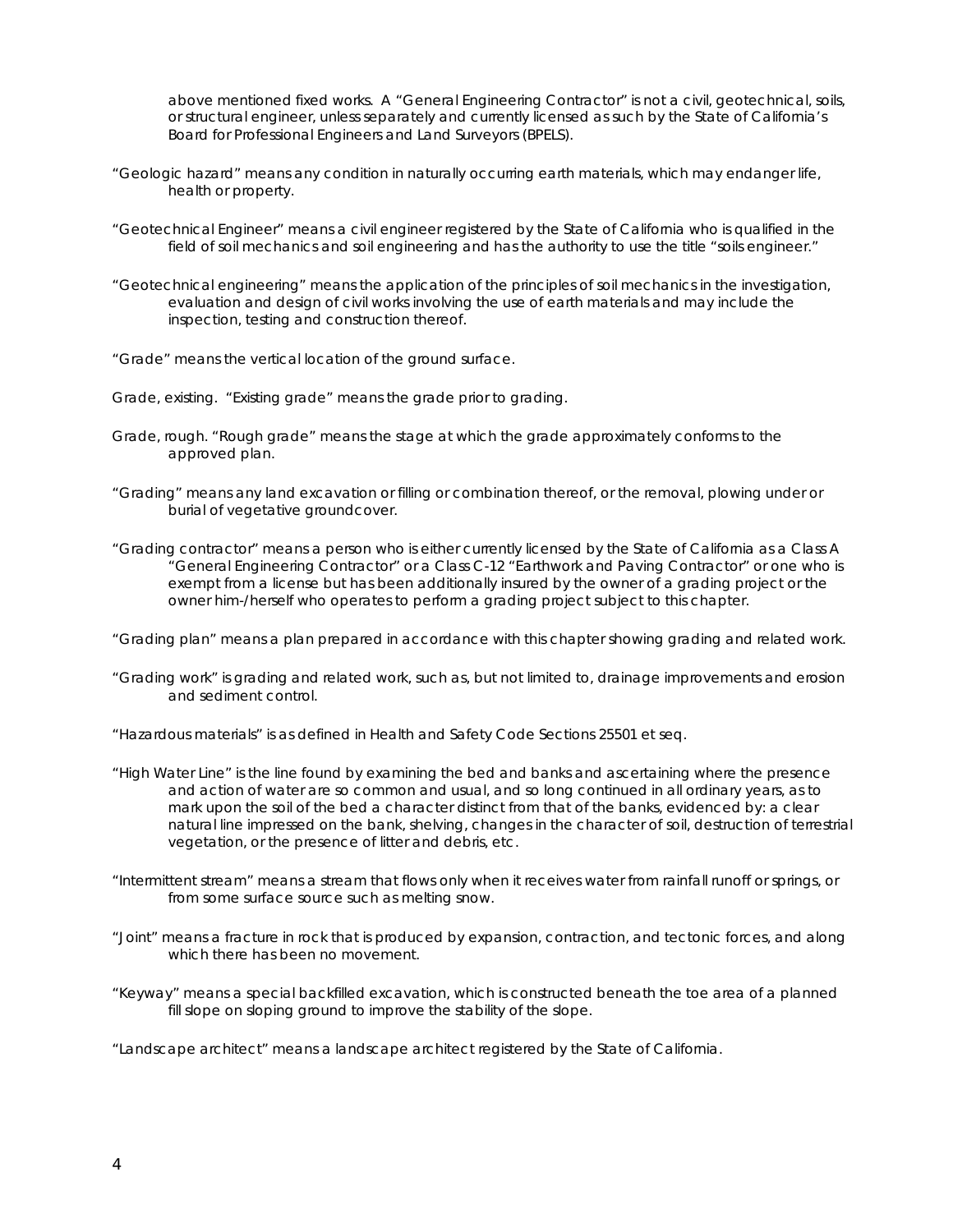- "Levee" means a man-made structure, usually an earthen or concrete-reinforced earthen embankment, designed and constructed to contain, control or divert the flow of water so as to provide some level of protection from temporary flooding.
- "Level, land leveling operation" means the physical movement of rock or soil which results in a change in the topography of the land, which results in the land being more level than before.

Lot. See "Parcel."

"NPDES" means the National Pollutant Discharge Elimination System, a Federal program regulating stormwater discharges pursuant to Sections 307, 402, 318 and 405 of the Clean Water Act (33 U.S.C. Section 1251 et seq.), as such Act may be amended from time to time.

Operator. See "Grading contractor."

- "Overland flow" means and includes flow over planar surfaces, including but not limited to roofs, streets, lawns, parking lots and fields.
- "Owner" means the person shown as the legal owner of the property on the latest equalized assessment roll in the office of the County Assessor.
- "Parcel (lot)" means land described as a lot or parcel in a recorded deed or shown as a lot or parcel on a subdivision map or parcel map on file in the County Recorder's office.
- "Perennial stream" means a stream that normally has water in its channel at all times.
- "Permit" means an approved grading permit issued pursuant to this chapter authorizing certain grading work.
- "Permittee" means any person to whom a permit is issued pursuant to this chapter.
- "Person" means any individual, firm, corporation or public agency whether principal, agent, employee or otherwise.
- "Planning Department" means the agency which provides planning and direction over those County functions that provide land use planning, management of natural resources, building, inspection and code enforcement services, and other permit and land use services to the citizens of Sierra County. The agency includes the departments of Planning and Building and land development core functions such as infrastructure planning, surveying and mapping, permits, construction
- "Planning Director" means the director of the Planning Department of Sierra County, California, acting directly or through his or her authorized agents.
- "Rainy season" means the period of the year during which there is a substantial risk of rainfall. For the purpose of this chapter, the rainy season is defined as from October 15 to May 1, inclusive.
- "Record drawings" means drawings for improvements or grading that show changes made during construction.
- "Retaining wall" means any constructed wall that holds back earth (or a liquid), and where there is an abrupt change in elevation.
- "Sediment" means any material transported or deposited by water, including soil debris or other foreign matter.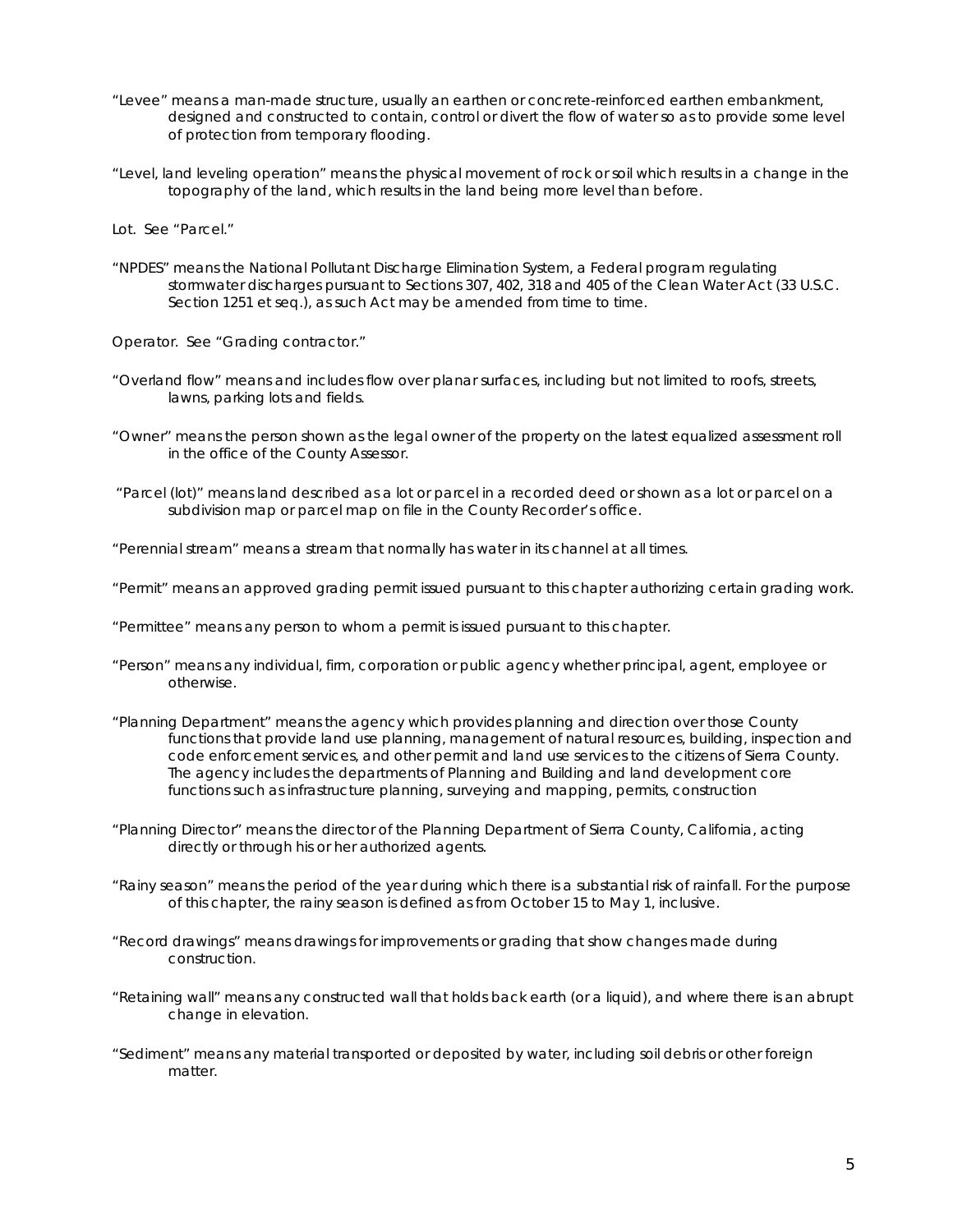- "Site" means any lot or parcel of land or combination of contiguous lots or parcels of land, whether held separately or joined together in common ownership or occupancy where grading is to be performed or has been performed.
- "Slope" means an inclined ground surface the inclination of which may be expressed as the ratio of horizontal distance to vertical distance or as the ratio of vertical distance per one hundred (100) feet horizontal distance when given as a percent.
- "Soil" means all earth material of any origin that overlies bedrock and may include the decomposed zone of bedrock, which can be excavated readily by mechanical equipment.
- "Soils Engineer" means a civil engineer currently registered by the State of California who is qualified licensed in the field of soil mechanics and soil engineering and has the authority to use the title "geotechnical engineer," "soil engineer," or "soils engineer."
- "Stormwater Pollution Prevention Plan" (SWPPP) is a planning document developed and implemented by an applicant generally in conjunction with a Notice of Intent (NOI) to comply with permit requirements under the State Water Resources Control Board's National Pollutant Discharge Elimination System (NPDES) General Permit for Storm Water Discharges Associated with Construction Activity, under Water Quality Order 99-08-DWQ and subsequent amendments thereto.
- "Stormwater runoff" means water runoff due to storms, (rain, snow melt, etc.).
- "Stream environment zone" means perennial, intermittent, and ephemeral streams, meadows and marshes, and other areas of near-surface water influence.
- "Structure" means that which is built or constructed or any piece of work artificially built up or composed of parts joined in some definite manner.
- "Surcharge" means the additional loading acting above and behind a retaining wall other than from the normal active soil pressures; examples of surcharges include but are not limited to vehicles, buildings, snow, sloped backfill, stockpiles, construction staging areas and equipment.
- SWPPP. See "Stormwater Pollution Prevention Plan."
- "Terrace" means a relatively level step constructed in the face of a graded slope surface for drainage, maintenance, or other purposes.
- "Vehicular way" means a private roadway or driveway.
- "Vegetation" means plant life or total plant cover of an area.
- "Watercourse" means any natural or artificial channel flowing continuously or intermittently in a definite direction and course or used for the holding, delay or storage of waters, which functions at any time to convey or store stormwater runoff.

Work. See "Grading work."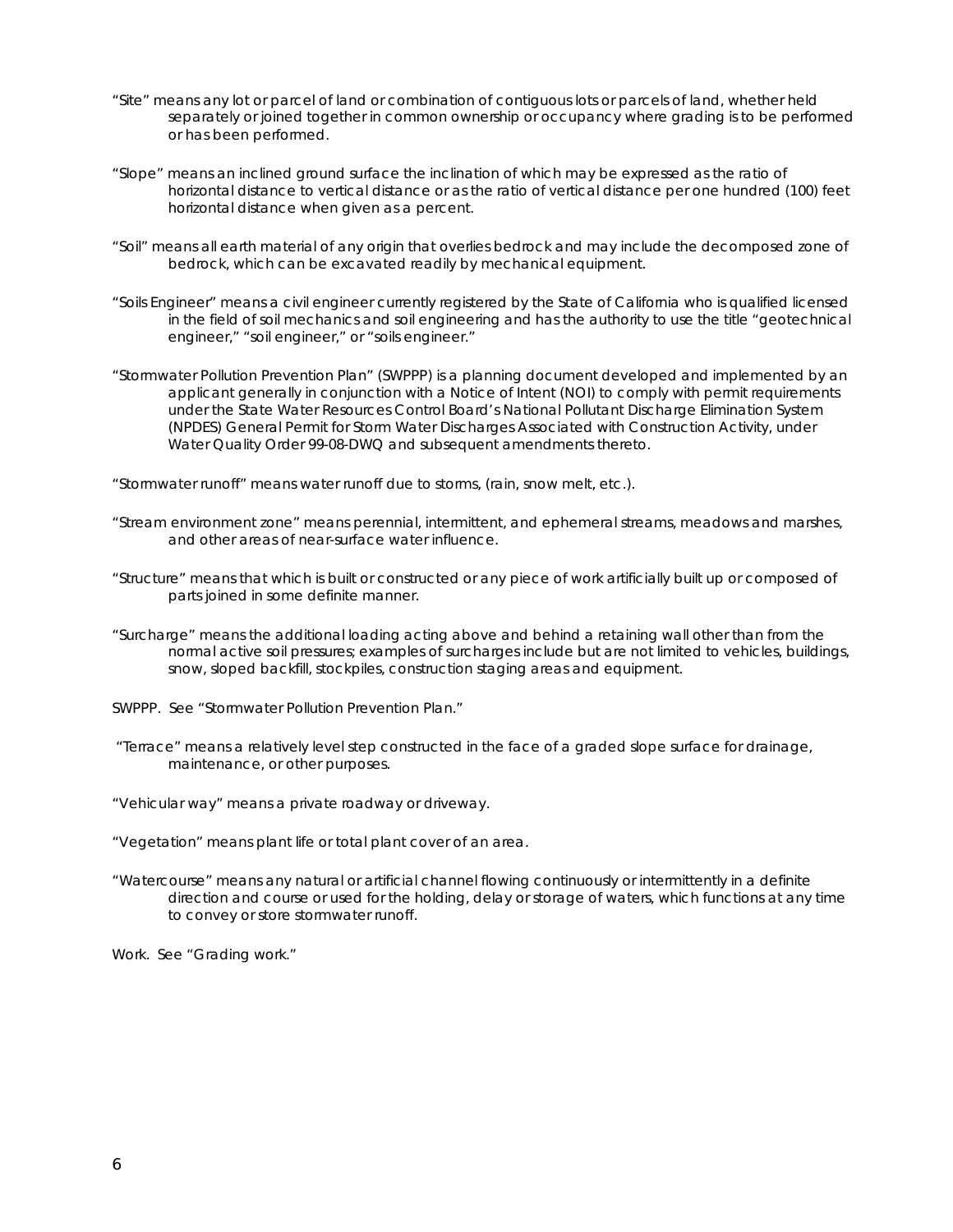## **Article 2. General Requirements**

#### **12.08.040 Grading.**

No person shall do or permit to be done any grading, including cuts, fills or ground disturbances in any manner whatsoever, including the uprooting, tilling under or covering over of vegetation, except as specifically authorized and provided for in a permit issued by the Sierra County Department of Planning and Building, or unless the activity is specifically exempt from this requirement pursuant to Section 12.08.070.

#### **12.08.050 Water obstruction.**

Except as provided for by a permit, no person shall do, or permit to be done, any grading which may obstruct, impede or interfere with the natural flow of stormwaters, in such manner as to cause flooding where it would not otherwise occur, aggravate any existing flooding condition or cause accelerated erosion. This section applies whether such waters are unconfined upon the surface of the land or confined within land depressions or natural drainage ways, unimproved channels or watercourses, or improved ditches, channels or conduits. In no event shall grading activities cause or contribute to the violation of provisions of any applicable NPDES stormwater discharge permit; nor shall grading activities obstruct, impede or divert the free flow of surface water to those who hold rights to such surface water without first obtaining the written permission of the affected owner/s and the appropriate watermaster, where applicable.

#### **12.08.060 Grading permit required.**

- (a) Except for the specific exemptions listed in Section 12.08.070 of this chapter, no person shall do or permit to be done any grading on any site in the unincorporated areas of Sierra County without a valid grading permit obtained from the Department of Planning and Building.
- (b) All grading and grading work, as defined in this chapter, shall fall under one of three (3) categories:
	- (1) Exempt Grading (no permit required; ref. Section 12.08.070)
	- (2) Regular Grading (permit required, but not engineering; ref. Section 12.08.280)
	- (3) Engineered Grading (permit and engineered plans required; ref. Section 12.08.290)
- (c) A grading permit is required for any grading and/or other construction activity with ground disturbance of one acre or more.
- (d) A building or grading permit based on engineered plans shall also be required for the following:
	- (1) Retaining walls which are over four (4) feet in height, as measured from bottom of footing to top of the retained soil;
	- (2) Any retaining wall that is subject to surcharge;
	- (3) Private vehicular bridge;
	- (4) Swimming pool, pond or reservoir fill operations whereby depth of fill for construction or height of dam or other form of retention exceeds three (3) feet.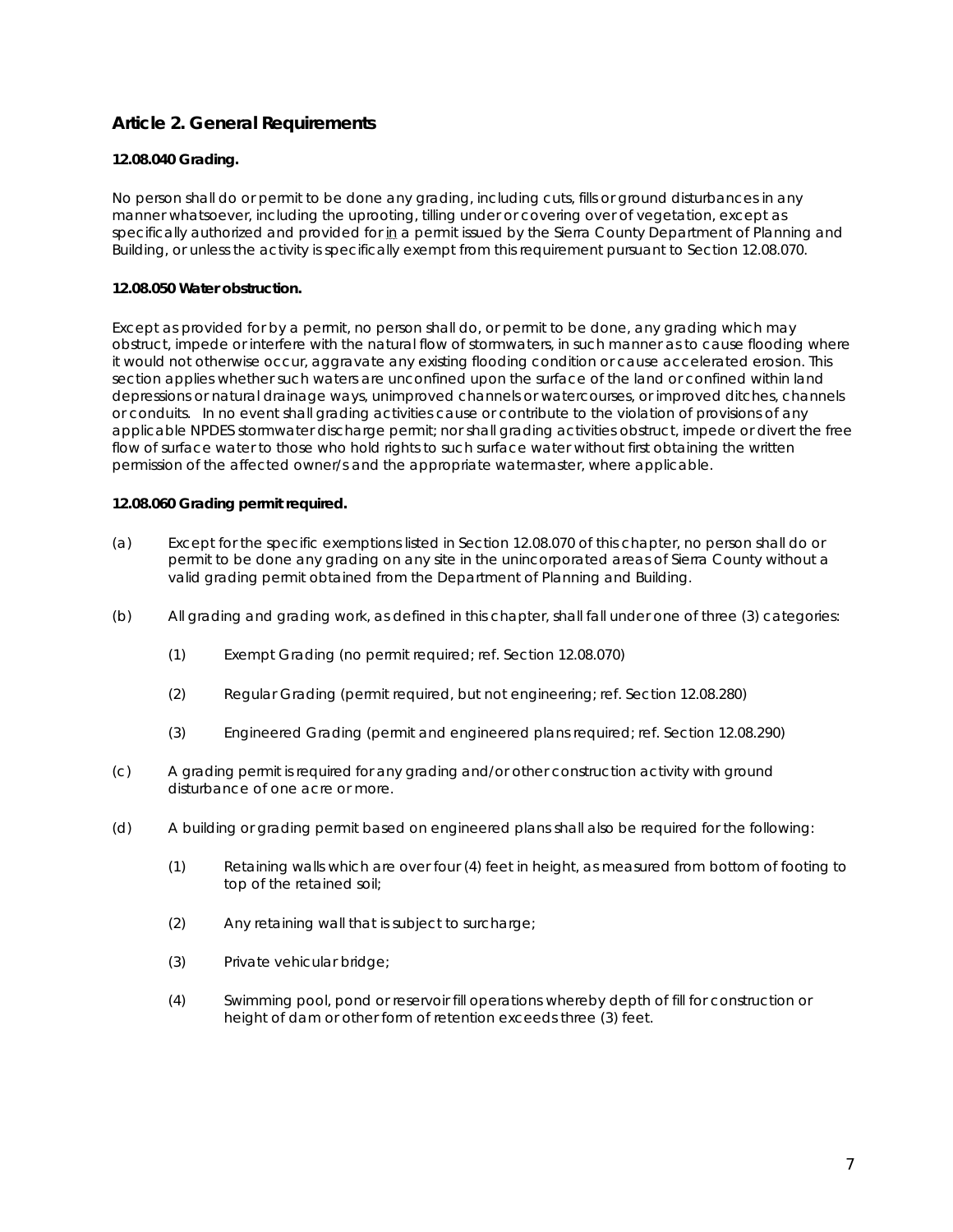#### **12.08.070 Exemptions—Grading permit not required.**

Unless in conflict with provisions of adopted general and/or specific plans, the following grading may be done without obtaining a permit. Exemption from the requirement of a permit shall not be deemed permission to violate any provision of this chapter:

- (a) Minor projects which have cuts which are less than five (5) feet, and fills which are less than three (3) feet, in vertical height at the highest point measured from the existing ground surface, and which meet all of the following criteria:
	- (1) Involves less than one hundred (100) cubic yards of graded material in a single area, within a two-year period. In calculating the graded material quantity, excavation material used as fill material will not be counted twice. (For example: fifty (50) cubic yards [C.Y.] of excavation material that is also placed as fill material would be calculated as fifty (50) cubic yards, not as 50 C.Y. + 50 C.Y. = 100 C.Y.);
	- (2) The removal, plowing under or burial of less than one acre (43,560 sq.ft.) of vegetation in a single area within a two-year period, or ten thousand (10,000) square feet of vegetation on slopes ten (10) percent or greater;
	- (3) Does not create unstable or erodible slopes;
	- (4) Does not create fill more than one (1) foot in vertical depth intended to support structures;
	- (5) Does not encroach onto sewage disposal systems including leach field areas;
	- (6) Does not encroach into the areas designated as Zone A, AO or AE as shown on the Flood Insurance Rate Maps;
	- (7) Does not obstruct any watercourse; or disturb, or negatively impact any drainage way, wetland, streambed riparian habitat, or water body;
	- (8) Does not divert or obstruct overland flow, or negatively affect other adjacent properties;
	- (9) Includes provisions to effectively prevent discharges of sedimentation and pollutants from the site;
	- (10) Provides for completion of soil disturbing activities within a continuous period of forty-five (45) days, and revegetation of all disturbed areas immediately thereafter;
	- (11) For driveway construction, also meets the requirements set forth in subsection  $(\mathbf{m})$  [sic.:  $(n)$ ], below;
	- (12) For projects located in a "Scenic Corridor" overlay zoning district or other restricted or special treatment area identified in the General Plan, zoning overlays, recorded additional information maps, or other mapped and officially adopted areas of concern, only when approved by the Planning Director or Planning Commission.
- (b) Grading done by or under the supervision or construction control of a public agency that assumes full responsibility for the work;
- (c) Excavations (but not fill operations) in connection with a swimming pool authorized by a valid building permit;
- (d) Retaining walls less than four (4) feet in height, as measured from bottom of footing to the top of the retained soil;
- (e) Excluding roads, grading necessary for agricultural operations, unless such grading will create a cut or fill whose failure could adversely affect neighboring property, or endanger any structure intended for human or animal occupancy or any public road, or could obstruct any watercourse or drainage conduit;
- (f) Trenching and grading incidental to the construction or installation of approved underground pipe lines, septic tank disposal fields, conduits, electrical or communication facilities, and drilling or excavation for post holes or approved wells;
- (g) Exploratory excavations less than two hundred fifty (250) cubic yards for soil or geological investigations by a geotechnical engineer, civil engineer, or engineering geologist;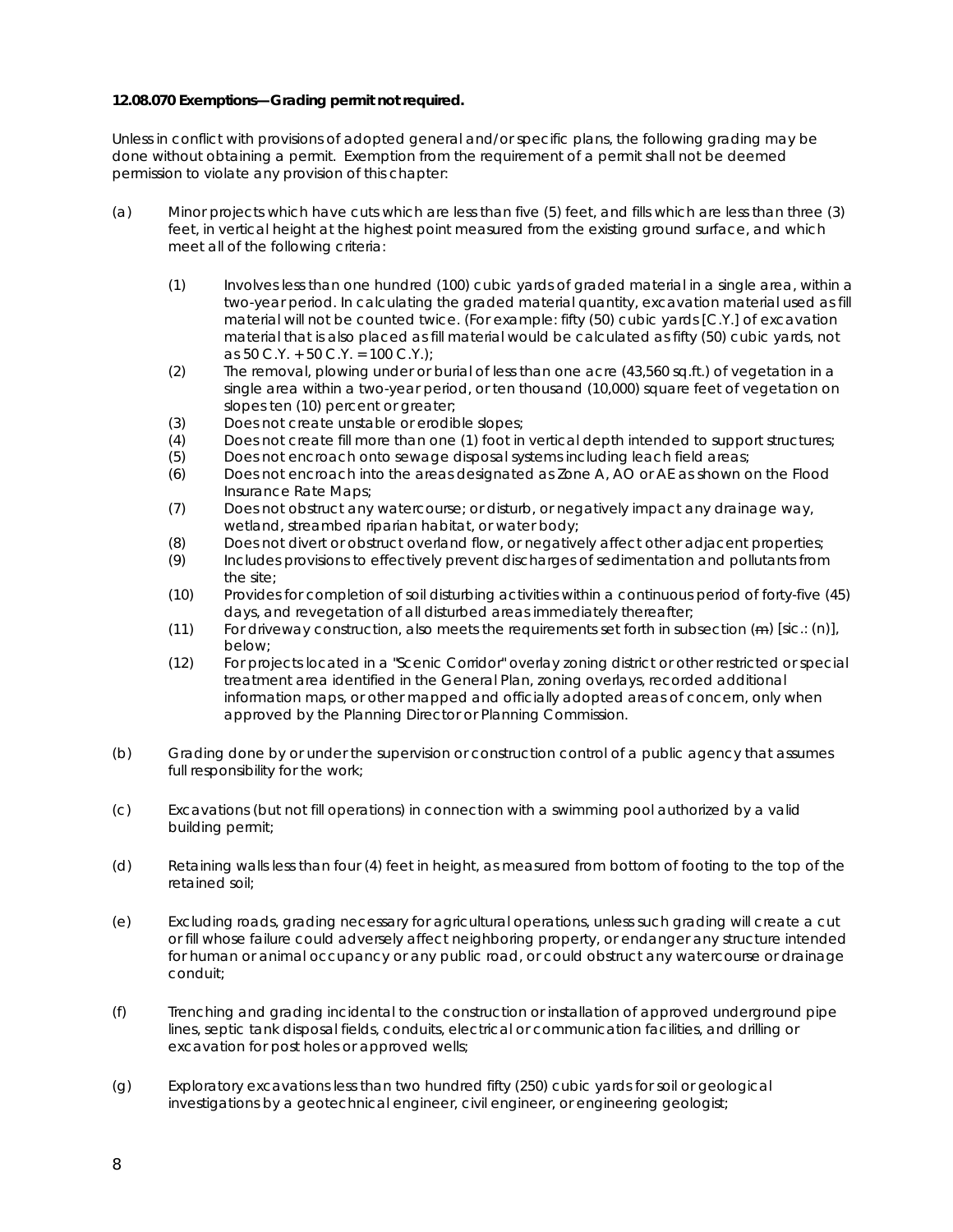- (h) Grading in accordance with plans incorporated in an approved surface mining permit, reclamation plan, or sanitary landfill or environmental remediation project or petroleum product tank removal and installation where governed by other State or County ordinance;
- (i) Maintenance of existing firebreaks and roads to keep the firebreak or road substantially in its original condition;
- (j) Limbing, tree thinning and modification of undergrowth and vegetation around homes to protect property and nearby watersheds from the threat of wildfire and to maintain healthy forests, provided that such activities do not cause or contribute to erosion or sedimentation problems;
- (k) Routine cemetery excavations and fills;
- (l) Performance of emergency work necessary to protect life or property when an urgent necessity arises. The person performing such emergency work shall notify the Sierra County Planning Department promptly of the problem and work required and shall apply for a permit within ten (10) calendar days after commencing such work;
- (m) An excavation below finished grade for basements and footings of a building authorized by a valid building permit;
- (n) Construction or improvement of driveways less than 150 feet in total length, which are under 20% grade at any point, and which provide adequate drainage facilities and erosion control measures (as determined by the Planning Department) designed to access, and incorporated into the plans for, structures authorized by a valid building permit and, if applicable, a valid encroachment permit, and which meet the requirements set forth in subsection (a) above;
- (o) Timber harvest operations conducted under valid State or Federal permit, stream alteration permits, dams under State jurisdiction, etc.

#### **12.08.080 Fees.**

- (a) The schedule of fees and costs shall be those established and adopted by the Board of Supervisors from time to time by resolution or ordinance. Before a permit is issued, the applicant shall deposit with the Sierra County Planning and Building Department cash or a check, in a sufficient sum to cover the fee for issuance of the permit, charges for review of plans, specifications and reports, other engineering services, field investigations, necessary inspections or other work and routine laboratory tests of materials and compaction, and other consulting services as deemed necessary by the Planning Department and consistent with the latest fee structure for Planning and Building Department services adopted by the Board of Supervisors.
- (b) No fee shall be required of public agencies.
- (c) Public utilities may, at the option of the Planning Department, make payment for the charges in subsection (a) of this section as billed instead of by advance deposit as required in subsection (a) of this section.
- (d) If grading work is done in violation of this chapter or such work is not done in accordance with an approved permit, a fee covering the Planning Department's investigation of any violation and inspection and plan checking of work required to correct such violation may be charged to the violator to cover all actual costs, as provided in subsection 12.08.690, and in addition to any penalty fees authorized by Section 12.04.500 or other County ordinance.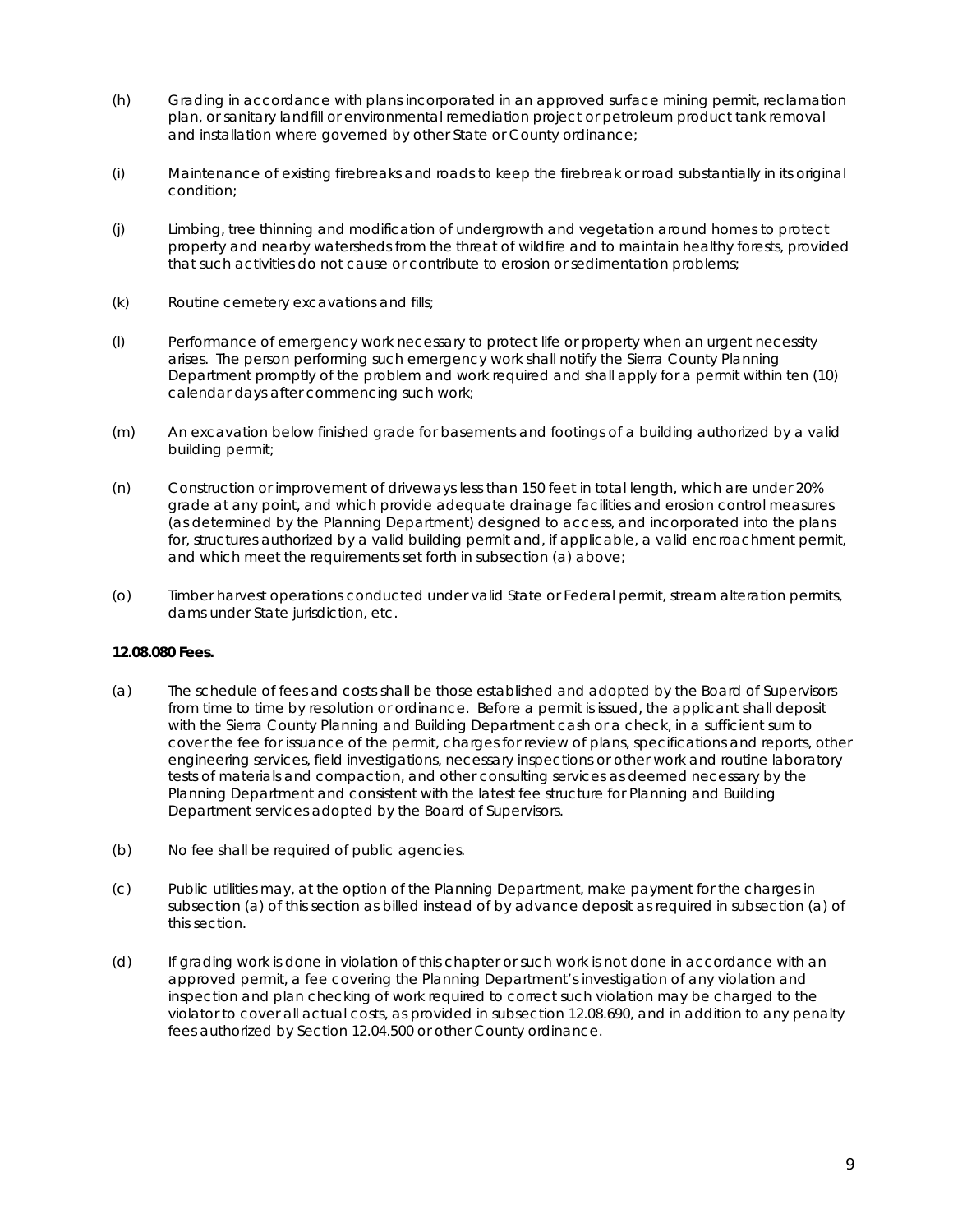#### **12.08.090 Levee work.**

No person shall excavate or remove any material from or otherwise alter any levee required for river, creek, reservoir, or local drainage control channel, without prior approval of the local governmental agency, district, or public utility responsible for the maintenance of the levee.

#### **12.08.100 Construction in public rights-of-way.**

No person shall perform any grading work within the right-of-way of a public road or street, or within a public easement, without first obtaining a valid encroachment permit or prior written approval of the Director.

#### **12.08.110 Hazards.**

If the Planning Director determines that any grading on private or public property constitutes a hazard to public safety; endangers property; adversely affects the safety, use or stability of adjacent property, an overhead or underground utility, or a public way, watercourse or drainage channel; or could adversely affect the water quality of any water bodies or watercourses, the Planning Department may issue a stop work notice to the owner of the property upon which the condition is located, or other person or agent in control of such property. Upon receipt of such stop work notice, the recipient shall, within the period specified therein, stop all work, obtain a grading permit and conform to the conditions of such permit. The Planning Department in consultation with the County Engineer may require the submission of plans or soil or geological reports, detailed construction recommendations, drainage study or other engineering data prior to and in connection with any corrective or proposed work or activity.

#### **12.08.120 Transfer of permit.**

No permit issued under this chapter may be transferred or assigned in any manner whatsoever, without the express written consent of the Planning Department.

#### **12.08.130 Right of entry.**

As a condition of the permit, the property owner shall grant the County a right of entry for the duration of the permit until after final inspection. Whenever necessary to enforce the provisions of this chapter the Code Enforcement Officer, Planning Director or designee may enter the premises to perform any duty imposed by this chapter.

#### **12.08.140 Liability.**

Neither issuance of a permit under the provisions of this chapter nor compliance with the provisions hereof or with any conditions imposed in a permit issued hereunder shall relieve any person from responsibility for damage to any person or property or impose any liability upon the County for damage to any person or property.

#### **12.08.150 Grading in connection with approved entitlements.**

- (a) Property owners or subdividers who have an approved tentative map, vesting tentative map or tentative parcel map shall submit improvement plans to the County pursuant to Section 23.16.006 et seq.—Subdivision Improvements, and the approved improvement plans shall constitute an approved permit to commence grading consistent with the approved plans; separate application for a grading permit is not required.
- (b) Property owners who submit applications for permits for grading for projects for which the intended use has an approved discretionary zoning permit, (Part 15, Zoning) or is in compliance with the Site Plan Review process (Section 15.12.280[g-h]) must comply with the following requirements: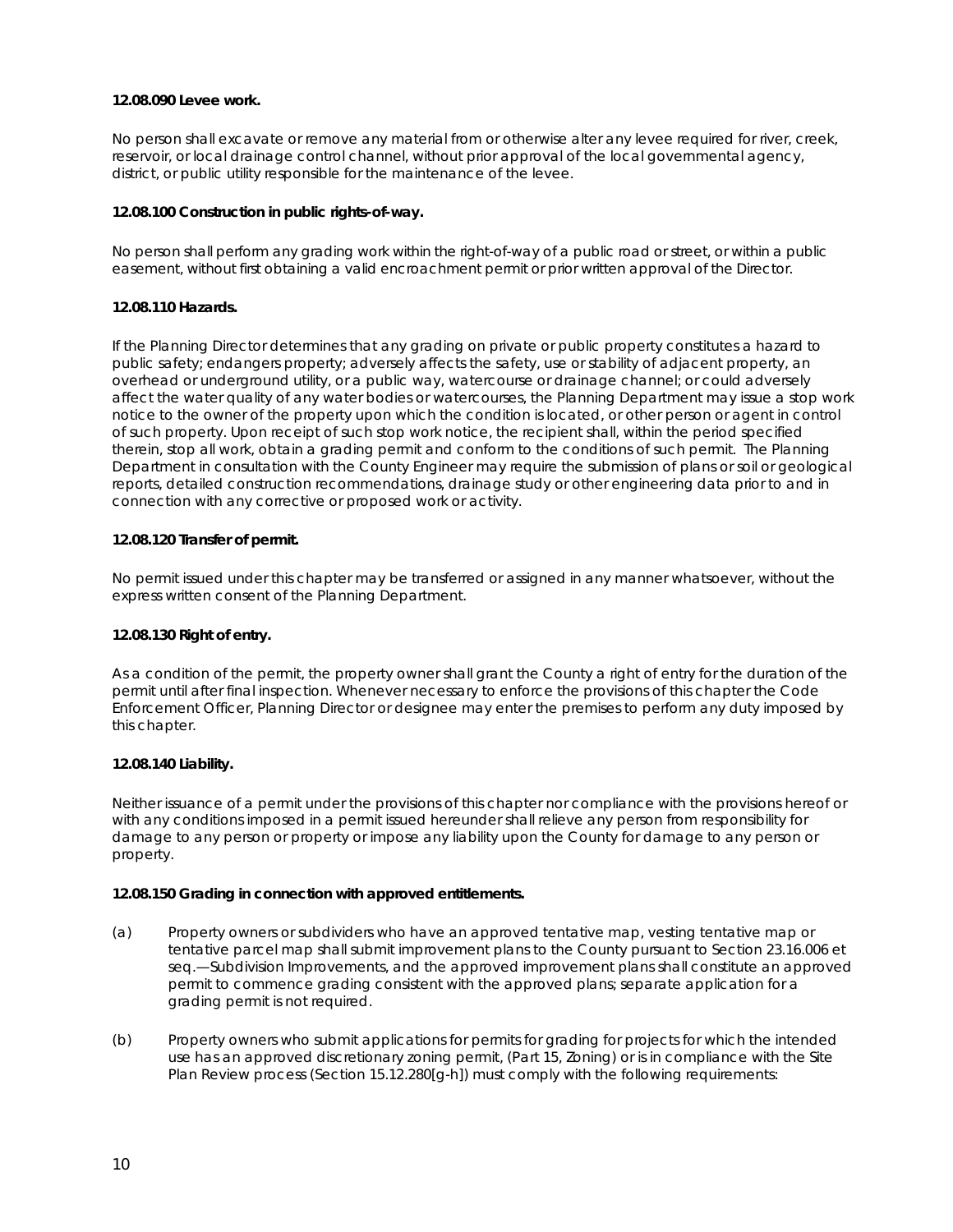- (1) A separate grading plan shall be submitted for review and approval by the Planning Department. This plan shall conform to the requirements of this grading ordinance and any applicable conditions and mitigation measures placed on the project as a result of any formal discretionary permit process. The applicant shall acknowledge that any additional grading or revisions to work necessitated by conflicts discovered during the plan check or subsequent construction will be corrected at the applicant's expense.
- (2) If required by the Planning Director, the property owner shall submit a revegetation and winterization plan for review and approval. This plan shall include a performance agreement with Sierra County which includes a specific schedule for performance of the subject grading, an engineer's estimate of cost for implementing the plan, and cash or other approved form of security to insure the timely performance of the plan.
- (3) The applicant shall provide evidence of satisfaction of all conditions of approval and mitigation measures pertinent to the entitlement associated with the grading project, and submit such evidence with the grading permit application.
- (4) Plan check and inspection fee deposit shall be required in the amount of the full plan check fee applicable at the time of submittal and a deposit of the estimated actual cost of inspections and other relevant services, pursuant to Section 12.08.080; and payment of any outstanding balance of costs associated with the processing of the entitlement application.

#### **12.08.160 Not retroactive.**

The provisions of this chapter shall not apply to construction for which all previously necessary permits were obtained, before the effective date of the ordinance codified in this chapter or any subsequent amendments.

#### **12.08.170 Severability.**

If any section, subsection, paragraph, subparagraph, sentence, clause or phrase of this chapter is for any reason held to be invalid or unconstitutional, such invalidity or unconstitutionality shall not affect the validity or constitutionality of the remaining portions of this chapter; and the Board declares that this chapter and each section, subsection, paragraph, subparagraph, sentence, clause, and phrase thereof would have been adopted irrespective of the fact that one or more of such section, subsection, paragraph, subparagraph, sentence, clause or phrase be declared invalid or unconstitutional.

## **Article 3. Procedures**

#### **12.08.180 Filing.**

Applications for permits shall be filed with the Building Department on forms furnished by the Planning Department. Each application shall include a plan-checking fee and other fees as required; grading plans and supporting documentation, and a statement of the intended use of the site. Only one application and grading permit is allowed for grading work to be done on a site at a time. The Planning Department shall determine whether the application is complete and complies with CEQA or whether additional information is required from the applicant. The applicant shall be notified in a timely manner, and provided outstanding requirements in writing if the application is deemed incomplete.

#### **12.08.190 Compliance with CEQA.**

The California Environmental Quality Act (CEQA), the Sierra County zoning code (Part 15) and the Sierra County environmental review ordinance (Part 38) may require the preparation of environmental documents concerning a proposed grading project. Supplemental studies and reports may be deemed necessary by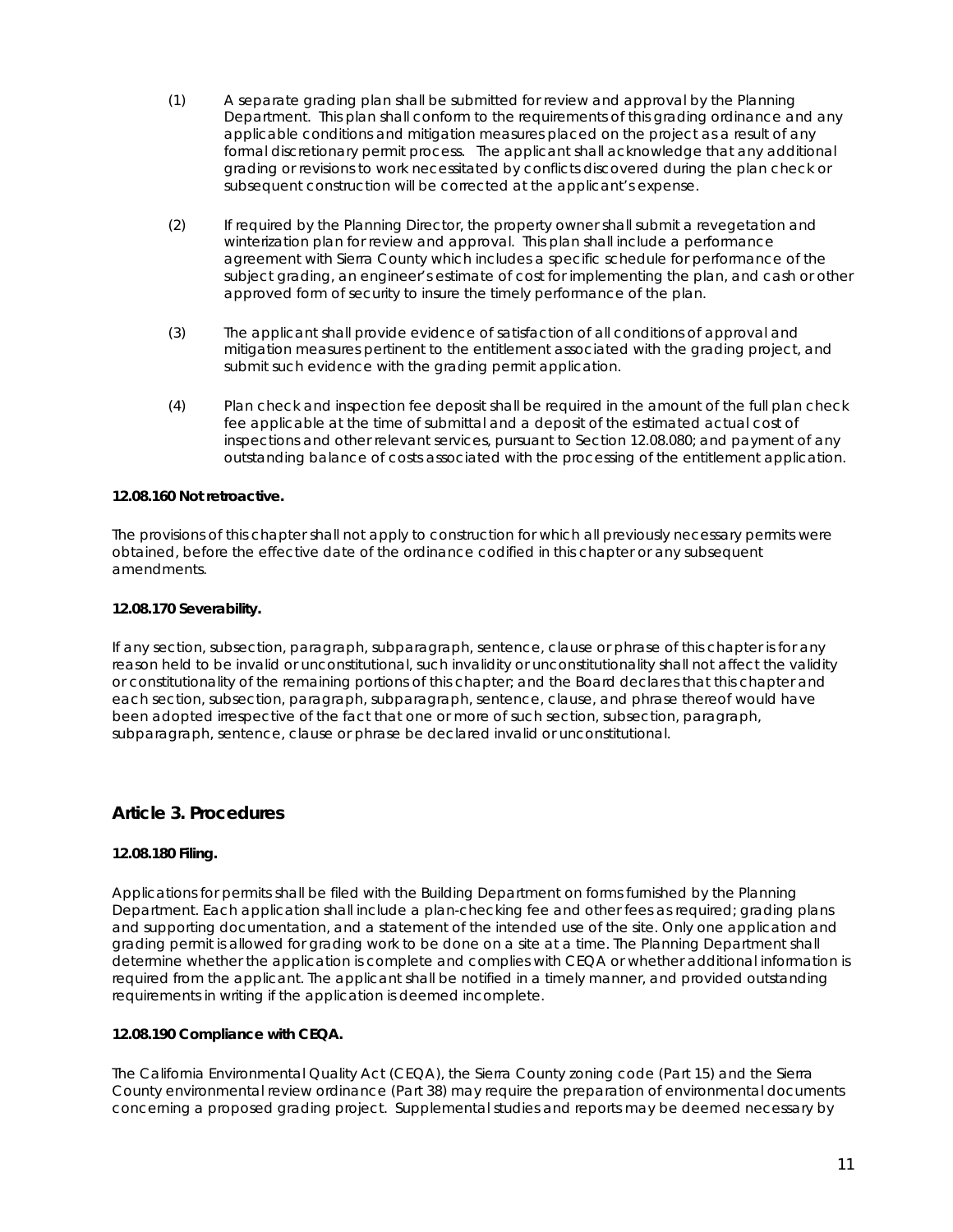the Planning Director due to the project site's location on or proximity to steep slopes, unstable soils, potential wetlands, sensitive habitat, cultural resources, or other constraints. Any required environmental review must be completed before the grading permit application will be deemed complete and a permit issued.

#### **12.08.200 Notice to adjacent utility owners.**

Applicant shall provide, with the application, documentation that he or she shall have notified by mail the owners of utilities and/or easement for utilities on or abutting the site that an application for a grading permit has been submitted to the County. Potentially affected utilities and/or easements for utilities shall be clearly shown and labeled on the site plan accompanying the grading plans. The notice shall state that the utilities must provide comments to Sierra County Planning Department within thirty (30) calendar days of the date the notice is received by the utility. No permit shall be issued until the utility has either approved the application or the thirty (30) day period has expired. This section may be waived by the Planning Director in his or her sole discretion.

#### **12.08.210 Referral to other public agencies.**

The Planning Department may refer an application to other interested public agencies for their recommendations.

#### **12.08.220 Permit conditions.**

- (a) No permit shall be granted unless the project conforms to the Sierra County General Plan, any community or specific plans adopted thereto and applicable Sierra County ordinances including the applicable zoning ordinance.
- (b) Where a proposed grading project requires the filing of a tentative map or the intended use requires approval of a discretionary zoning permit, no grading permit shall be granted prior to approval by the applicable planning authority.
- (c) The permit shall be limited to work shown on the grading plans as approved by the Planning Department. In granting a permit, the Planning Department may impose any condition deemed necessary to protect the health, safety and welfare of the public, to prevent the creation of a hazard to public or private property, prevent erosion and to assure proper completion of the grading, including but not limited to:
	- (1) Mitigation of adverse environmental impacts as disclosed by any environmental document findings. This includes the proper disposal of any hazardous material identified in the initial planning phase. The director of health and human services will approve hazardous materials management;
	- (2) Improvement of any existing grading to comply with the standards of this chapter;
	- (3) Requirements for fencing or other protecting of grading which would otherwise be hazardous;
	- (4) Requirements for dust, erosion, sediment and noise control, and hours of operation and season of work, weather conditions, sequence of work, access roads and haul routes;
	- (5) Requirements for safeguarding watercourses, whether natural or man-made, from excessive deposition of sediment or debris in quantities exceeding natural levels;
	- (6) Requirements for safeguarding areas reserved for on-site or off-site sewage disposal;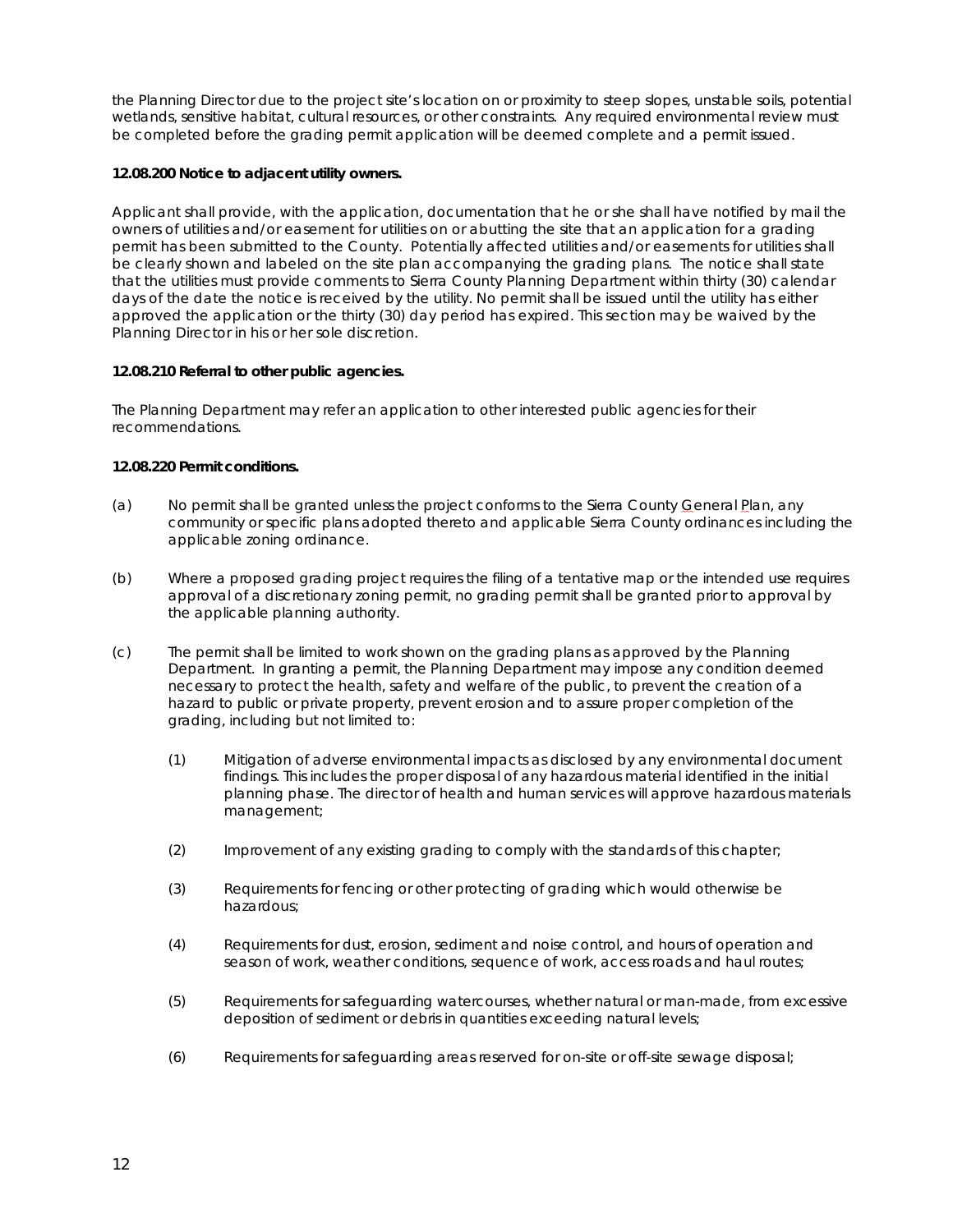- (7) Assurance by a qualified professional that the land area in which grading is proposed and for which habitable structures are proposed is not subject to hazards of land slippage or significant settlement or erosion and that the hazards of flooding can be eliminated or adequately reduced;
- (8) Requirements for safeguarding existing water wells and surface water supplies.
- (d) All disturbed areas shall be stabilized by appropriate erosion and/or sediment control measures by October 15 of each year.
- (e) All grading activities within the Lahontan Regional Water Quality Control Board's "Little Truckee Hydrologic Area" between October 15th and May 1st of each year shall be conducted in such a manner that the project can be winterized within 48 hours. "Winterized" means implementing erosion and/or sediment controls that will prevent the discharge of earthen materials from the site and the controls will remain effective throughout the rainy/snow season without requiring maintenance. In general, this requires stabilizing bare, disturbed soils with mulch, erosion protection blankets, or other suitable materials, and installing perimeter sediment controls such as fiber logs or other similar materials that will remain effective during significant rain and snow events.

#### **12.08.230 Permission of other agencies or owners.**

No permit shall relieve the permittee of responsibility for securing other permits or approvals required for work which is regulated by any other department or agency of the County, or other local, State or Federal public agency, or for obtaining any easements or authorization for grading on property not owned by the permittee. Proof of issuance of applicable public agency permits may be required before the issuance of a grading permit.

#### **12.08.240 Location of property lines.**

Whenever the location of a property line or easement or the title thereto is disputed during the application process or during a grading operation, a survey by a licensed land surveyor or civil engineer or resolution of title, all at the expense of the applicant, may be required by the Planning Department.

#### **12.08.250 Validity.**

The issuance of a permit or approval of plans and specifications shall not be construed as an approval of any violation of the provisions of this chapter or of any other applicable laws, ordinances, rules or regulations.

#### **12.08.260 Appeals.**

Appeals on decisions pursuant to this chapter shall be made to the Planning Commission in writing, setting forth the specific grounds thereto within ten (10) calendar days from the date of such decision. The written appeal shall be accompanied by an appeal fee as set from time to time by the Board of Supervisors. The planning commission shall consider the appeal after receiving the written appeal. The appeal hearing may be continued from time to time at the request of the appellant or by a majority vote of the membership of the planning commission.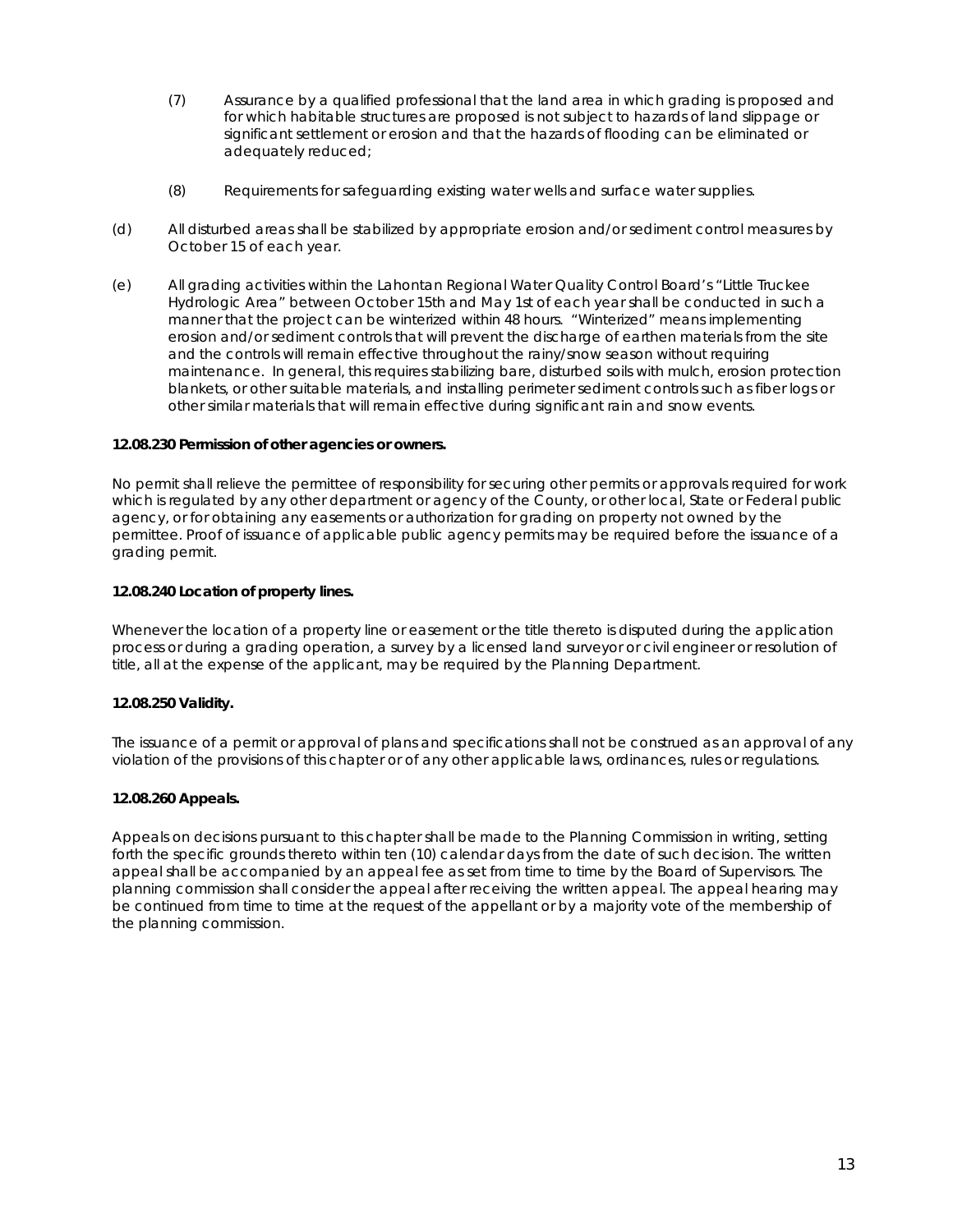## **Article 4. Plans and Specifications**

#### **12.08.270 Application—Plans.**

- (a) Each application for a grading permit shall include the following:
	- (1) A completed and signed application form;
	- (2) Two (2) complete, identical sets of grading plans, plus an electronic copy of the complete plans, if available;
	- (3) Location map and/or site plan showing the entire property and location of the project site, existing improvements in the vicinity (roads, buildings, septic systems, wells, etc.), setback distances to property lines, easements and right-of-ways, typical slopes / topography in the project vicinity, and location of and setback distance from any stream, creek, drainage, lake pond, reservoir, or wet meadow area;
	- (4) Estimate of the quantity of total cuts and fills, expressed in cubic yardage;
	- (5) Quantity of total vegetation disturbance, expressed either in square footage or acreage, including the removal, plowing under or burial of vegetation;
	- (6) Profiles, cross sections, and specifications as required below, including both existing and proposed grades and slopes;
	- (7) A complete drainage report unless waived by the Planning Department;
	- (8) Drainage plan and proposed erosion control measures (temporary and permanent, including revegetation plan, as necessary to ensure proper slope stability and avoid erosion and sedimentation);
	- (9) The application fee as determined by the Board of Supervisors (including application, plancheck, issuance and inspection fees);
	- (10) Evidence of required certifications, permits or approval by other agencies or districts having jurisdiction over any aspect of the proposed project. Examples include: CalTrans encroachment permits, USFS special use permits, Cal-Fire (CDF) 4290 compliance checklist for most driveways or access roads; the Department of Fish and Game's "streambed alteration agreement"; a "dust control plan" approved by the Northern Sierra Air Quality Management District for projects disturbing more than one (1) acre; and evidence of coverage, or application for coverage, under an NPDES general construction permit issued by the State's applicable Regional Water Quality Control Board.
- (b) Regular grading plans and appurtenant documents (section 12.08.280) will be reviewed by the Planning Department. Engineered grading plans (section 12.08.290) will be reviewed by the Planning Department in consultation with the County Engineer. The applicant and/or project engineer will be notified of any necessary changes to the plans. When the plans and other documents have been approved by the Planning Department, a grading permit will be issued for the project. All work must be done in strict conformance with the approved plans and documents. The approved plans shall not be changed or altered except in accordance with the provisions of this chapter. Substantial amendments to the plans or performance of work which deviates from the approved plans may necessitate a "stop work" notice and require further review by the Planning Department, County Engineer or other departments or agencies before work is permitted to continue.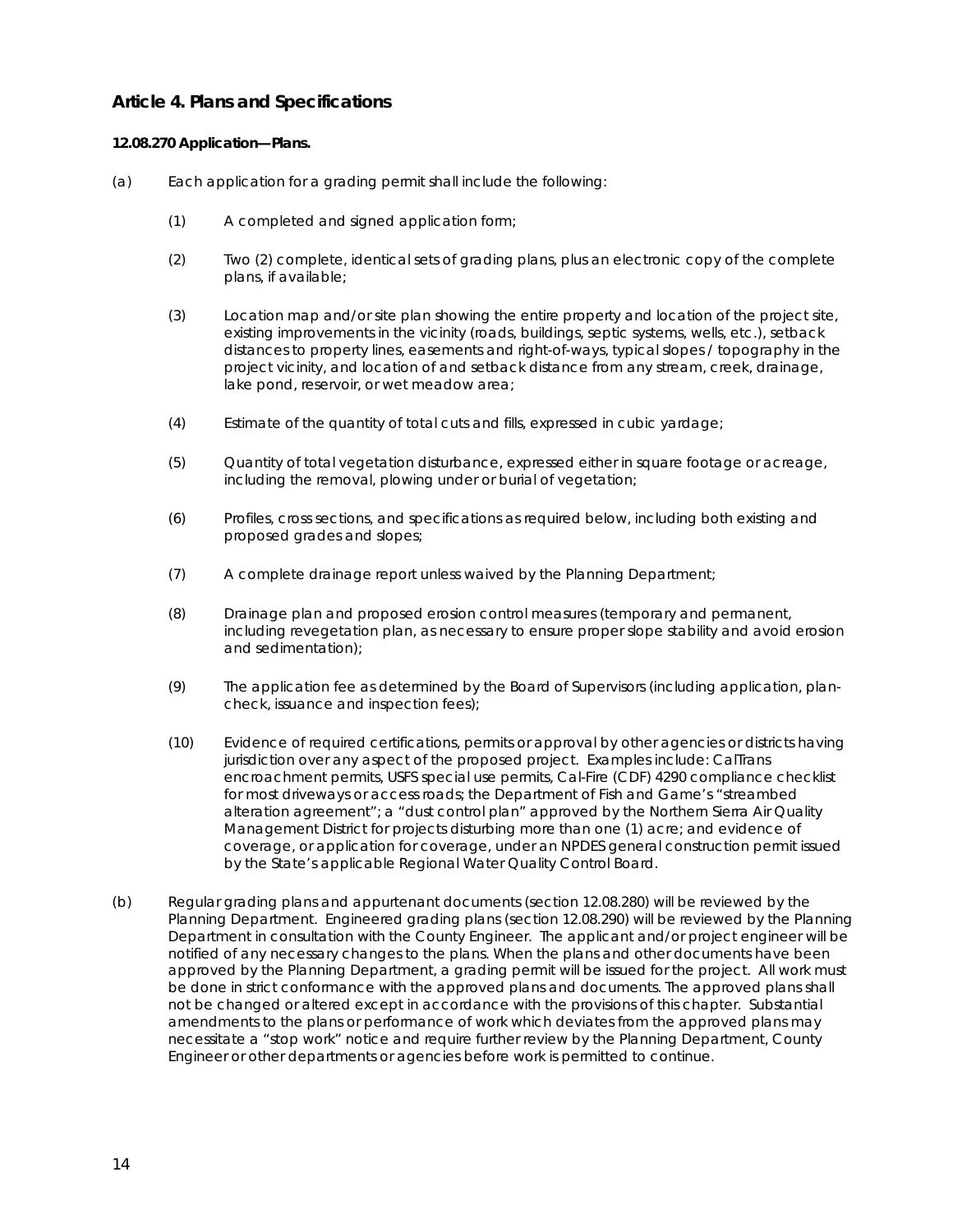#### **12.08.280 Grading plans—Regular Grading requirements.**

- (a) All plans and specifications shall be prepared and signed by a civil engineer except that the Planning Department may waive this requirement if the proposed grading does not:
	- (1) Endanger the public health, safety and welfare;
	- (2) Require cuts and fills involving a disturbance of more than one thousand (1,000) cubic yards of dirt or more;
	- (3) Include cut or fill slopes in excess of 2:1 (H:V), or which does not create unstable or erodible slopes under five (5) feet in height;
	- (4) Include a depth of fill in excess of ten (10) feet, and which is not intended to support structures of any kind;
	- (5) Require a cut or fill that is situated so as to cause unduly increased soil pressure or reduce earth support upon adjacent structure or property;
	- (6) Include the construction of any drainage or sediment control structures, culverts, or facilities or substantial alteration of any existing drainage course;
	- (7) Include the creation or aggravation of an unstable slope condition;
	- (8) Require construction of any retaining wall over four (4) feet in height;
	- (9) Include the construction of a vehicular bridge;
	- (10) Include an access road serving two (2) or more existing or potential residences; or
	- (11) Encroach into the areas designated as Zone A, AO or AE as shown on the Flood Insurance Rate Maps.
- (b) Regular grading plans may omit stationing and include only "typical" cross-sections for various terrain and features, maximum grades and heights of cut and fill slopes, and/or a statement indicating compliance with all of the provisions of subsection (a), above.
- (c) Driveway designs in excess of 150 feet in length which meet the requirements of CalFire's PRC 4290 Guidelines, evidenced by a County-furnished "4290 checklist" completed and signed by an authorized representative of CalFire, and which meet all the requirements of subsection (a), above, may also be processed under this section ("regular grading" requirements) with evidence of certification from a California-licensed engineer that the proposed design meets the safe vehicle weight load requirements of CalFire at the time of application.

#### **12.08.290 Grading plans—Engineered Grading requirements.**

Grading plans and specifications shall be prepared and signed by a civil engineer, as provided herein.

- (a) The plans shall include everything required in section 12.08.270(a) and the following:
	- (1) All plans shall be on twenty-four (24) inch by thirty-six (36) inch sheets unless otherwise approved, and shall be drawn at a scale no less than one inch equals one hundred (100) feet. An identical electronic copy of the plans shall also be furnished to the Planning Department in Adobe Acrobat (.pdf) format or as otherwise approved, to facilitate routing and sharing of comments and requested revisions;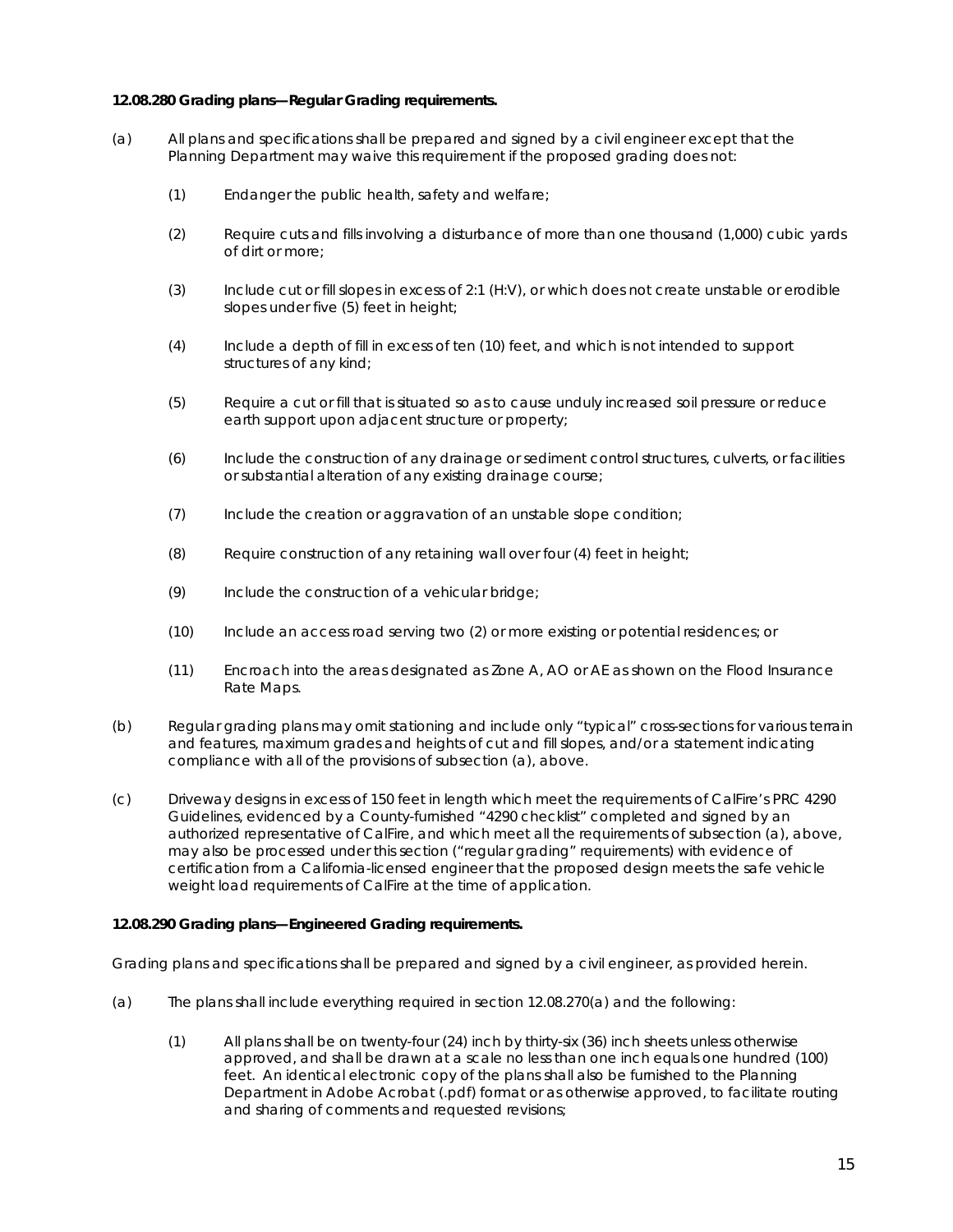- (2) A title block. Plans shall be entitled "grading plan" and state the purpose of the proposed grading and the name of the engineer or firm by whom this plan is prepared, owner's name and address, site address, date of preparation and draft or revision number;
- (3) A vicinity sketch (not at map scale) indicating the location of the site relative to the principal roads, lakes, watercourses and wet meadow areas in the vicinity;
- (4) North arrow and scale;
- (5) A site plan indicating the extent of the work and any proposed divisions of land;
- (6) The complete site boundaries (i.e., property lines) and locations of any existing utilities, easements and rights-of-way traversing or adjacent to the property which may potentially affect, or be affected by, the proposed project;
- (7) The location of all existing or proposed roads, culverts, buildings, wells, pipelines, tree-lines, wetlands, watercourses, septic systems or areas reserved for on-site sewage disposal, and any other structures, facilities, and features of the site, as well as the location of all improvements on lots within one hundred fifty (150) feet of the proposed work;
- (8) Location and nature of known or suspected soil or geologic hazard areas, including but not limited to serpentine rock areas, landslides, etc.;
- (9) Accurate contour lines of the existing terrain and proposed finished grade at intervals not greater than two (2) feet (unless otherwise approved by the County), showing all topographic features and drainage patterns throughout the area where the proposed grading is to occur relative to a bench mark established on site (to-be-shown on the plan). The contour lines shall be extended to a minimum of one hundred fifty (150) feet beyond the affected area, and further, if needed, to define intercepted drainage, and shall be extended a minimum of one hundred (100) feet outside of any future road right-of-way;
- (10) Approximate location of cut and fill lines extent (top of slope and toe of slope), and finished slopes of all proposed grading, and the limits of grading for all proposed grading work, including borrow and stockpile areas;
- (11) Location, width, direction of flow and approximate location of any watercourses including tops and toes of banks;
- (12) Approximate boundaries of any Special Flood Hazard Area as depicted on the latest adopted Flood Information Rate Map or other known flood study, or any areas with histories of flooding based on local information;
- (13) Cross sections, profiles, elevations, dimensions, and construction details based on accurate field data as may be required after initial review of plans;
- (14) Construction details for roads, easements, watercourses, culverts, ditches, bridges and drainage devices, retaining walls, cribbing, dams, and other improvements existing or to be constructed, together with supporting calculations and maps as may be required after initial review of plans;
- (15) Proposed provisions for storm drainage control and any existing or proposed flood control facilities or septic tank disposal fields or areas reserved for on-site sewage disposal near the grading;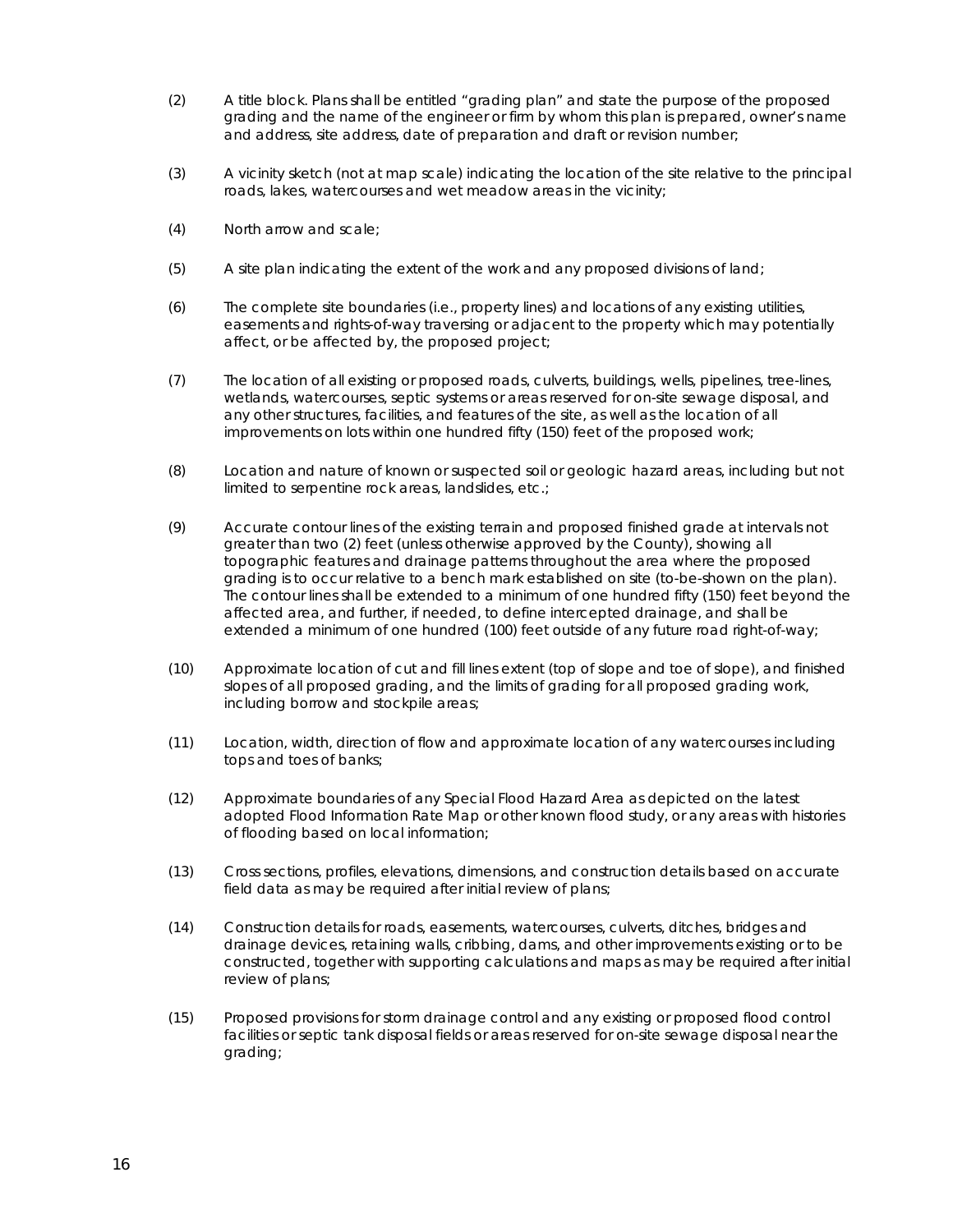- (16) A detailed erosion and sediment control plan including specific locations, construction details, and supporting calculations for temporary and permanent sediment control structures and facilities. NOI and SWPPP references must be noted on the plan;
- (17) A revegetation plan, including temporary erosion control plantings, permanent slope plantings, replacement of temporary groundcover, and irrigation facilities.
- (b) Additional supporting information which may be required includes, but is not necessarily limited to:
	- (1) The location of any borrow site or location for disposal of surplus material;
	- (2) A projected schedule of operations, including, as a minimum, the dates of:
		- a. Commencement of work,
		- b. Start and finish of rough grading,
		- c. Completion of drainage facilities,
		- d. Completion of work in any watercourse,
		- e. Completion of erosion and sediment control facilities,
		- f. Completion of hydromulching and other landscaping. If rough grading is proposed between October 15th and May 1st, a more detailed schedule of grading activities and use of erosion and sediment control facilities may be required;
	- (3) Itemized cost estimate of the proposed grading and related work;
	- (4) A complete drainage study;
	- (5) Geotechnical investigation report and recommendations addressing the proposed work;
	- (6) Biological resources, sensitive habitat and potential wetlands studies;
	- (7) Cultural resources assessment.

#### **12.08.300 Retention of approved plans.**

One (1) set of approved plans and specifications shall be retained by the Planning Department.

#### **12.08.310 Modification of approved plans.**

- (a) Proposed modifications of an approved final plan shall be submitted to the Planning Department for written approval.
- (b) All necessary soils and geological information and design details shall accompany any proposed modification.
- (c) The modification shall be compatible with any subdivision map or land use requirements.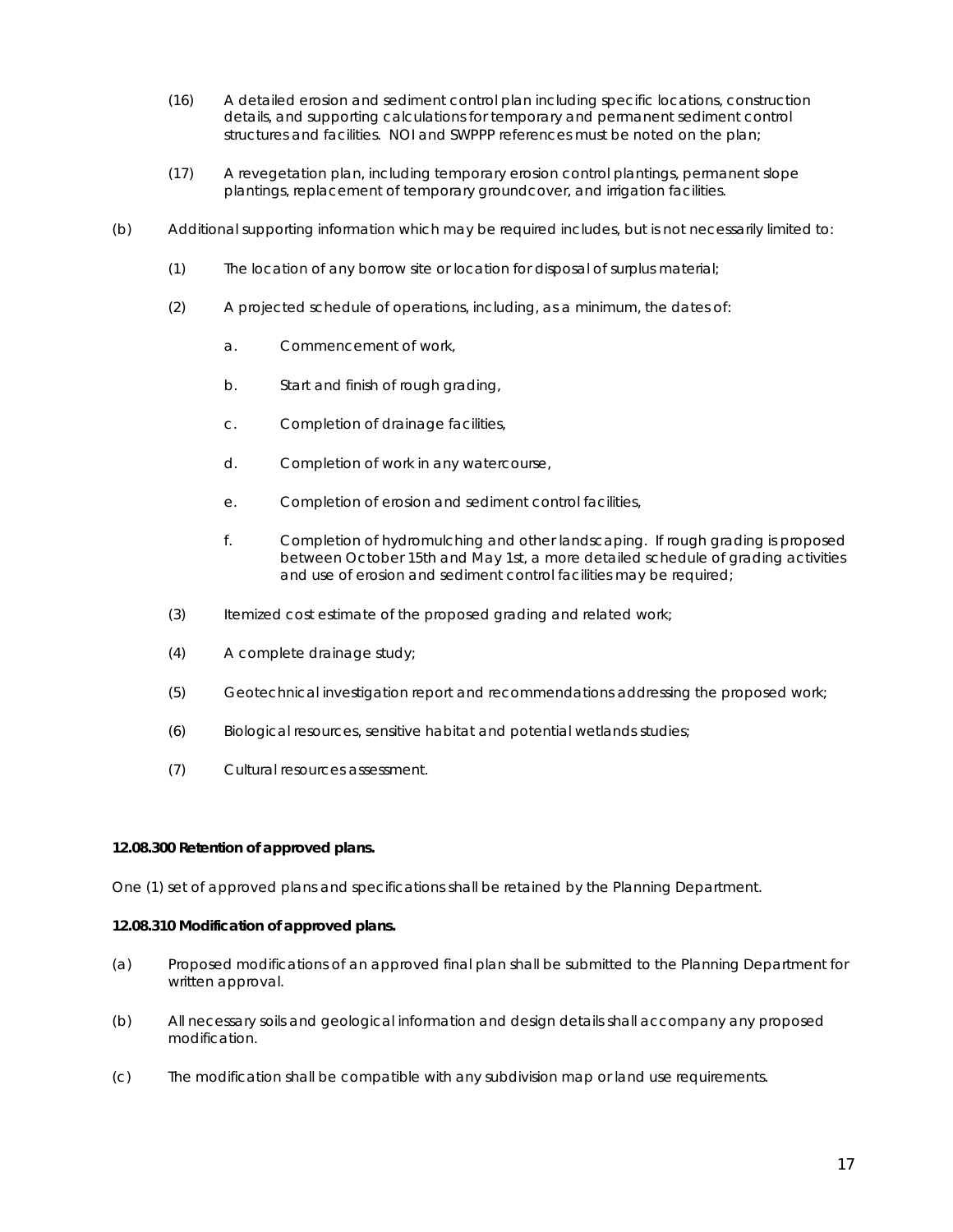#### **12.08.320 Seasonal requirements.**

Implementation of erosion and sediment control plans shall be based on the season of the year and the stage of construction at forecasted periods of rainfall and heavy storms. Erosion and sediment control plans shall allow for possible changes in construction scheduling, unanticipated field conditions, and relatively minor changes in grading. Modifications to plans may be required after initial plan approval.

## **Article 5. Geotechnical Investigations and Inspections**

#### **12.08.330 Geotechnical investigation required.**

A soil or geologic investigation report shall accompany the application in any of the following circumstances unless waived by the Planning Director:

- (a) When the proposed grading includes a cut slope in excess of 2:1 (H:V) and exceeding five (5) feet in height, or a fill slope in excess of 2:1 (H:V) and exceeding three (3) feet in height;
- (b) When the proposed grading includes a fill exceeding ten (10) feet in depth at any point;
- (c) When highly expansive or erodable soils are present;
- (d) In areas of known or suspected geological hazards, including landslide hazards and hazards of ground failure stemming from seismically induced ground shaking.

#### **12.08.340 Investigations.**

Those portions of the soil or geologic investigation that constitutes "civil engineering" as defined by Section 6734 of the Business and Professions Code of the State of California shall be conducted by or under the direct supervision of a geotechnical engineer or civil engineer. Those portions of the investigation that involve the practice of "geology" as defined by Section 7802 of the Business and Professions Code of the State of California shall be conducted by an engineering geologist.

The investigations shall be based on observations and tests of the material exposed by exploratory borings or excavations and inspections made at appropriate locations. Additional studies may be necessary to evaluate soil and rock strength, the effect of moisture variation on soil, bearing capacity, compressibility, expansiveness, stability, keying, subdrainage benching and other factors. Grading factors such as moisture variability, ability to compact the material when wet, etc., should be evaluated.

#### **12.08.350 Reports—General.**

Any soil or geologic investigation report shall be subject to the approval of the Planning Department in consultation with the County Engineer, either of which may require supplemental reports and data. Recommendations included in the reports and approved by the Planning Department shall be incorporated in the final plans and specifications.

#### **12.08.360 Soil/geologic investigation report.**

The soil or geologic investigation report shall contain all of the following, as they may be applicable to the subject site:

(a) An index map showing the regional setting of the site;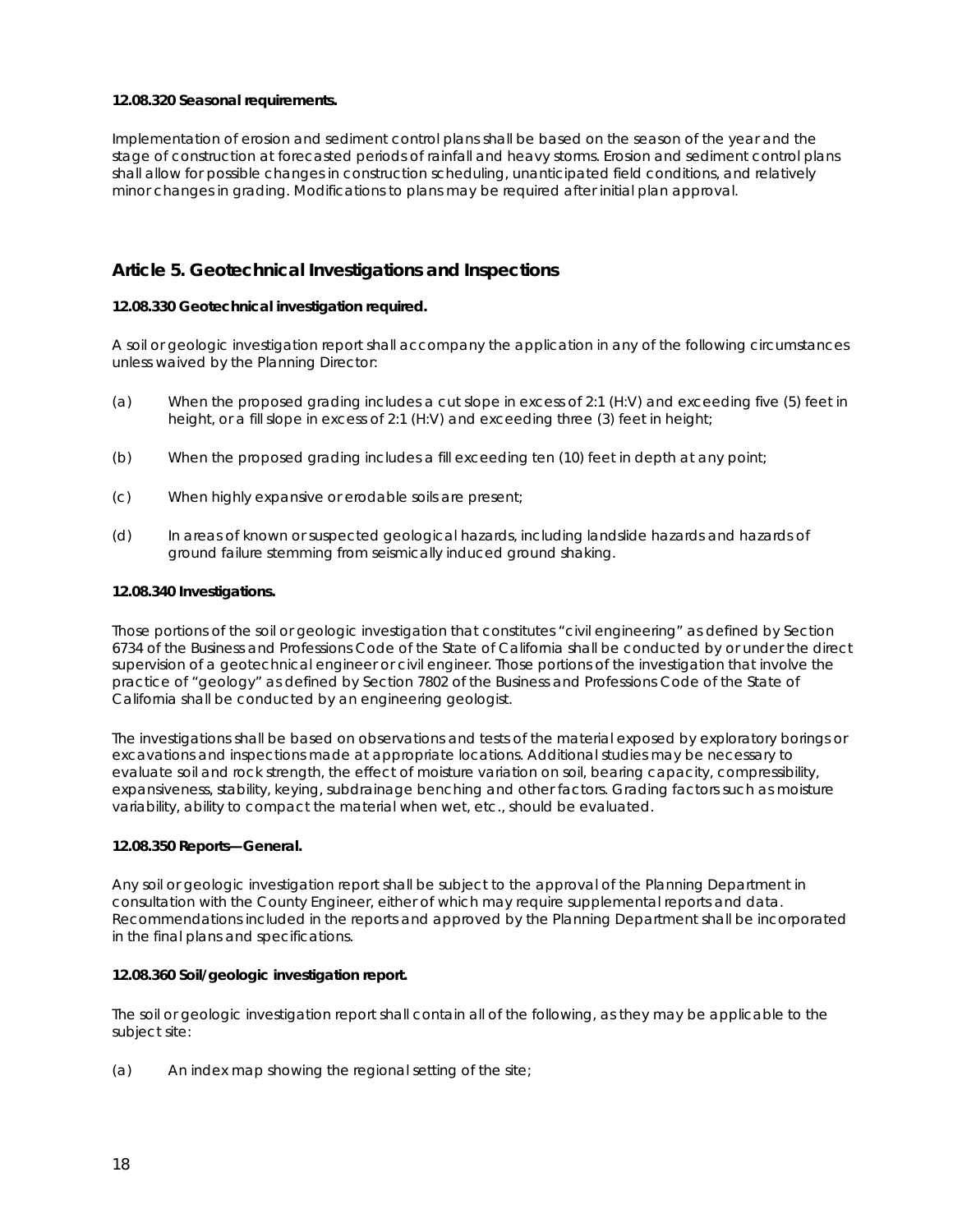- (b) A site map which shows the topographic features of the site and locations of all soil borings and test excavations;
- (c) A classification of the soil types (unified soil classification), pertinent laboratory test data and consequent evaluation regarding the nature, distribution, and strength of existing soils;
- (d) A description of the geology of the site and geology of the adjacent areas when pertinent to the site;
- (e) A suitably scaled map and cross sections showing all identified areas of land slippage;
- (f) A description of any encountered groundwater or excessive moisture conditions;
- (g) A description of the soil and geological investigative techniques employed;
- (h) A log for each soil boring and test excavation showing elevation at ground level and the depth of each soil or rock strata;
- (i) An evaluation of the stability of pertinent natural slopes and recommendations regarding maximum cut and fill slopes of proposed work;
- (j) An evaluation of settlement associated with the placement of any fill;
- (k) Recommendations for grading procedures and specifications, including methods for excavation and subsequent placement of fill;
- (l) Recommendations regarding surface and subsurface drainage and erosion control;
- (m) Recommendations for mitigation of geologic hazards;
- (n) Any other information that is deemed appropriate by the County for grading and/or site improvements.

#### **12.08.370 Final report.**

Upon completion of rough grading work, in the event a complete record of the work is desired or necessary, the Planning Department may require a final geotechnical report that includes, but is not necessarily limited to the following:

- (a) Record plans showing all approved changes or alterations/photos and inspection diary shall be provided with said plans;
- (b) A complete record of all field and laboratory tests including location and elevation of all field tests. Test locations shall be noted on the record plans;
- (c) A professional opinion regarding slope stability, soil bearing capacity, and any other pertinent information required by the County;
- (d) Recommendations regarding foundation design, including soil bearing potential and building restrictions or setbacks from the top or toe of slopes;
- (e) A declaration by the geotechnical engineer, civil engineer or engineering geologist in the format required by the Planning Department that all work was done in substantial conformance with the recommendations contained in the soil or geologic investigation reports as approved; mitigation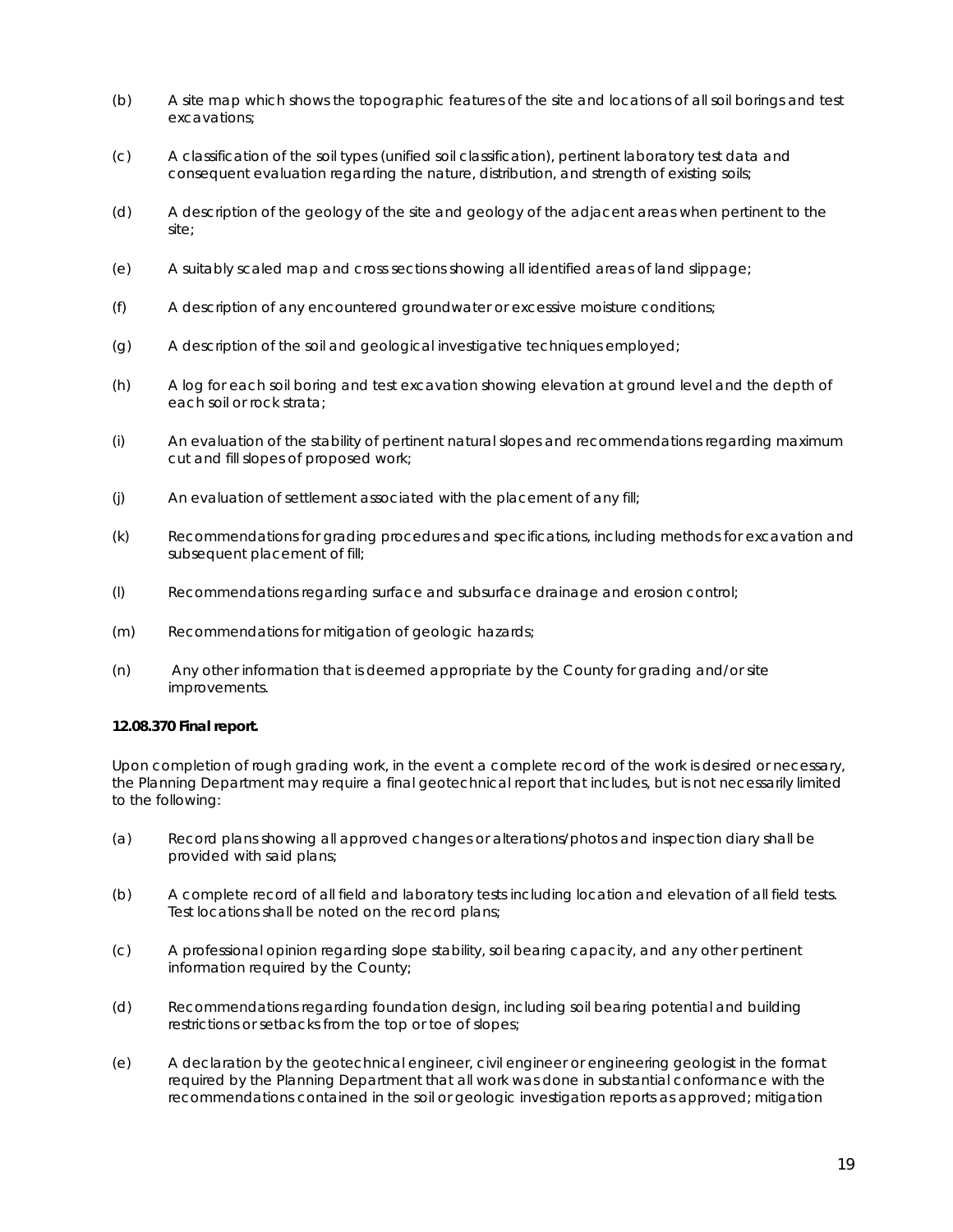measures in the adopted environmental document; and in accordance with the approved plans and specification.

#### **12.08.380 Changed conditions.**

Where soil or geologic conditions encountered in the grading operation substantially deviate from that anticipated in the soil and geologic investigation reports or where such conditions warrant changes to the recommendations contained in the original soil investigation (as determined by the County), a revised soil or geologic report shall be submitted for the approval of the Planning Department.

#### **12.08.390 Special inspection.**

- (a) As a condition of the permit, the Planning Department may require the permittee to retain a private geotechnical engineer or civil engineer to directly supervise or perform continuous inspection work, and upon completion of the work to provide a written statement acknowledging that he or she has inspected the work and that in his or her professional judgment the work was performed in accordance with the approved plans and specifications. The permittee shall make his or her own contractual arrangements for such services and shall be responsible for payment of all costs. An Engineering Services Agreement shall be provided to the County evidencing the contractual agreement and ensuring County notification on the consultant's responsible charge and directing County notification on various components of the work. Continuous inspection and testing by a geotechnical engineer or civil engineer shall include, but not be limited to, the following situations:
	- (1) During the preparation of a site for the placement of fills which exceed five feet in depth on slopes which exceed ten (10) percent and during the placing of such fills; however, for vehicular pathways, fill placement shall be continuously inspected when fills exceed ten (10) feet in height;
	- (2) During the preparation of a site for the placement of any fill which is intended to support any building or structure when the fill exceeds three feet in depth;
	- (3) During the installation of subsurface drainage facilities.
- (b) Reports filed by the private geotechnical engineer or civil engineer regarding special inspection shall state in writing that from his or her personal knowledge the work performed during the period covered by the report has been performed in substantial conformance with the approved plans and specifications. All reports and test results shall be filed with the County prior to final approval of the work.
- (c) The use of a private geotechnical engineer or civil engineer for inspections shall not preclude the Planning Department from conducting personal inspections or from requiring permittee-paid inspections by other qualified inspectors as may be necessary, in the determination of the County.

#### **12.08.400 Noncompliance notification by private geotechnical engineer or civil engineer.**

The permittee shall cause the work to be done in accordance with the approved plans. If during the course of construction the private geotechnical engineer or civil engineer finds that the work is not being done substantially in accordance with the approved plans and specifications, he or she shall immediately notify the person in charge of the work and the Planning Department of the nonconformity and the corrective measures to be taken. When changes in the plans are required, he or she shall prepare or cause to be prepared such proposed changes and submit them to the Planning Department for approval. This noncompliance notification shall be placed as a note on the revised Plans.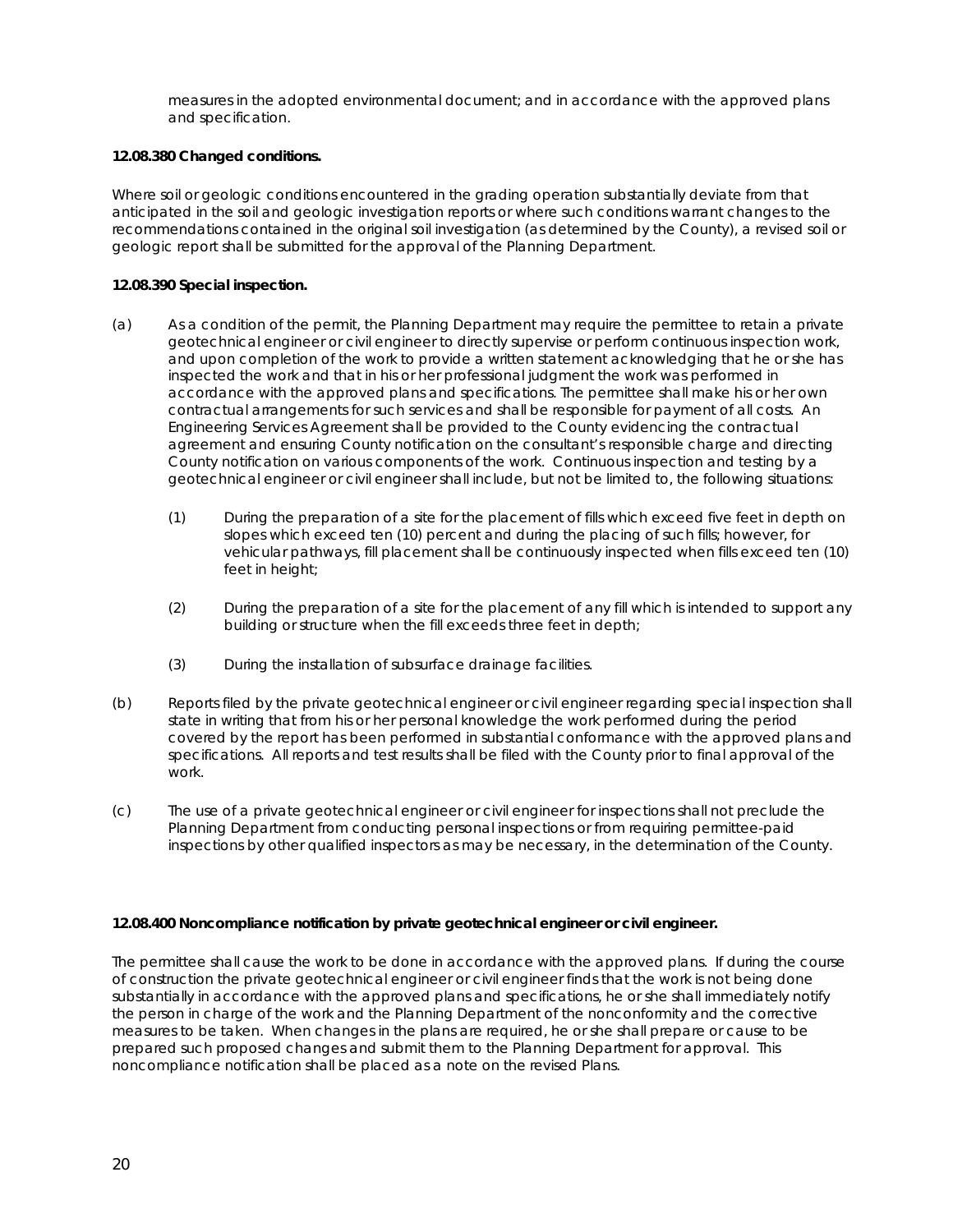#### **12.08.410 Periodic progress reports by private geotechnical engineer or civil engineer.**

As a condition of the report, periodic progress reports shall be rendered by the private geotechnical engineer or civil engineer as required by the Planning Department including, but not limited to, laboratory tests, slope stability, placement of materials, retaining walls, drainage, utilities and any special permit or plan requirements.

#### **12.08.420 Progress report by permittee.**

Periodic progress reports shall be rendered by permittee on specified calendar dates and at commencement and completion of major key grading and erosion and sediment control operations. The dates of operations upon which such reports are required and their content shall be as required by the Planning Department in the permit.

#### **12.08.430 Performance of work—Inspection/certification.**

The Planning Department may inspect any work or require certification by private engineer of any work done under a grading permit. No permittee shall be deemed to have complied with this chapter unless one of the following has occurred:

- (a) A final inspection approval has been issued by the Planning Department; or
- (b) Submittal of certification of completion by the civil engineer, or the geotechnical engineer of record, has been accepted by the Planning Department; or
- (c) The final inspection has been waived in writing by the Planning Department.

The permittee shall provide adequate access to the site for inspection by the Planning Department during the performance of all work and for a minimum period of one year after completion of the work.

If the engineer of record is changed during the grading, the work shall be stopped until a new Engineering Services Agreement is filed with the County which evidences that the replacement has agreed in writing to accept their responsibility within the area of technical competence for approval upon completion of the work. It shall be the duty of the permittee to notify the Planning Director in writing of such change prior to the recommencement of such grading.

#### **12.08.440 Other responsibilities of permittee.**

The permittee shall also be responsible for the following:

- (a) Protection of Utilities. The permittee shall be responsible for the prevention of damage to any public utilities or services.
- (b) Protection of Adjacent Property. The property owner is responsible for the prevention of damage to adjacent property. No person(s) shall excavate on land sufficiently close to the property line to endanger any adjoining public street, sidewalk, alley or other public or private property, or easement, without supporting and protecting such property from damage which might result.
- (c) Advance Notice. The permittee shall notify the Planning Department at least twenty-four (24) hours prior to the start of work.
- (d) Erosion and Sediment Control. It shall be the responsibility of the permittee to control discharge of sediment from the site to any watercourse, drainage system, or adjacent property and to protect watercourses and adjacent properties from damage by erosion, flooding or deposition which may result from the permitted grading.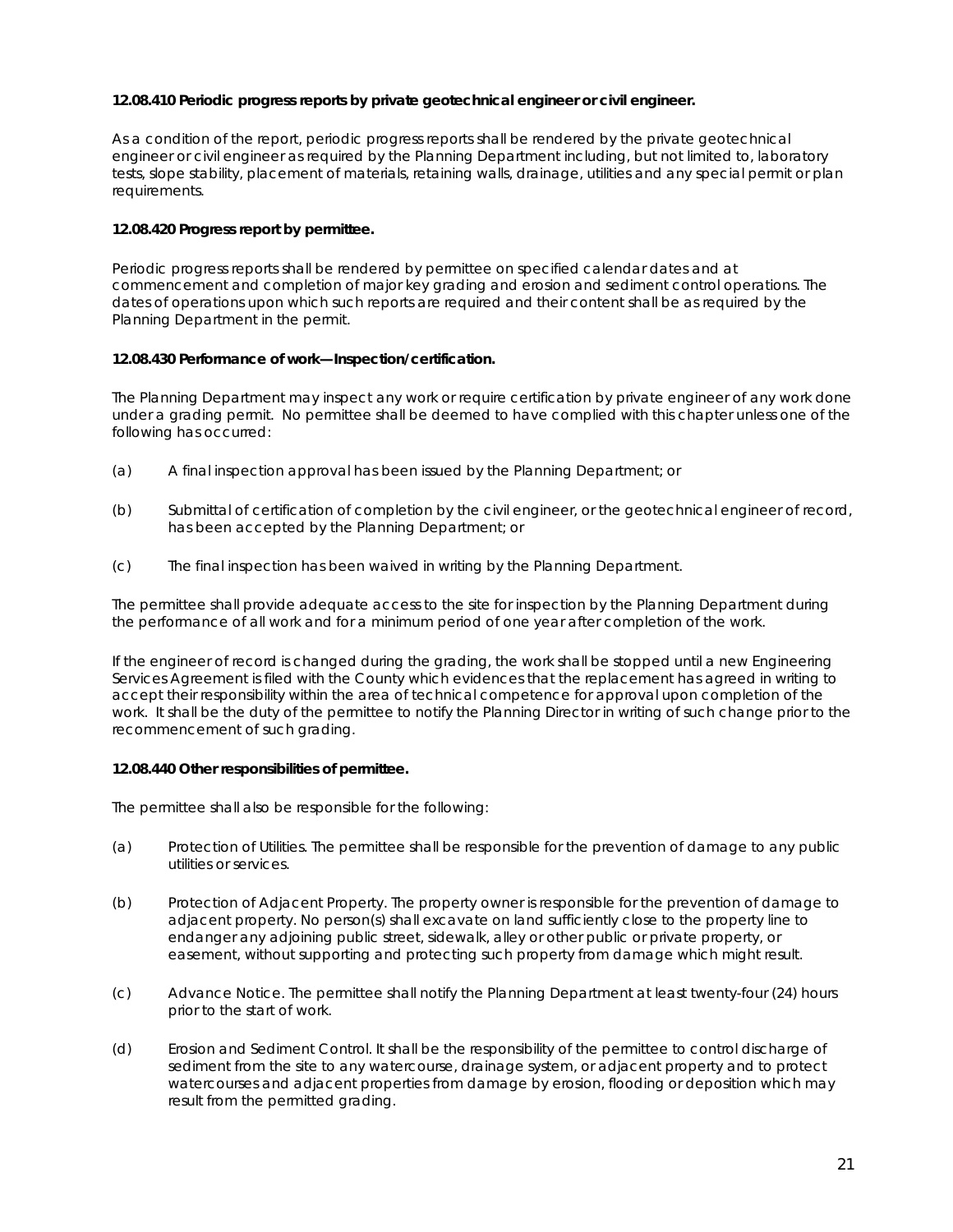- (e) Hazardous Materials Control. It shall be the responsibility of the permittee to prevent discharge of hazardous materials from the site to any watercourse, drainage system, or adjacent property, and to protect watercourses and adjacent properties by hazardous materials, which may result from, permitted grading.
- (f) Federal, State and Local Permits. It shall be the permittee's responsibility to obtain all necessary permits and follow all permit requirements of agencies having jurisdiction over any aspect of the proposed project. While every project is different in terms of location, site constraints, area of disturbance, proximity to water or wetlands, etc., and therefore may or may not trigger certain jurisdictions' requirements, typical permits and certifications include the following:
	- Encroachment permit (Sierra County Dept. of Transportation or CalTrans) or USFS Special Use Permit (for projects encroaching onto, or directly accessed via, a County, State or Federal public right-of-way, respectively)
	- CalFire (CDF) PRC 4290/4291 compliance checklist (most driveways outside existing townsites)
	- Northern Sierra Air Quality Management District (NSAQMD) approved "Dust Control Plan" (for projects disturbing more than one (1) acre)
	- State Water Resource Control Board NPDES Stormwater Discharge Permit, evidenced by a copy of that agency's Notice of Intent (NOI) receipt letter containing the "Waste Discharger's Identification (WDID) number (for projects disturbing more than one (1) acre; or in Lahontan Region's "Little Truckee Hydrologic Area," more than 10,000 sq.ft.)
	- Department of Fish and Game (DFG) Streambed Alteration Agreement (any work done in a stream corridor from top of bank through the bed of a river, creek or stream to the top of the other bank, including tree and shrub removal, diverting water, filling, and excavation)
	- California Regional Water Quality Control Board / Federal Clean Water Act Section 401 Permit for Water Quality Certification (any filling of materials into waters of the U.S. or waters of the State)
	- United States Army Corps of Engineers (USACE) Federal Clean Water Act Section 404 Permit (any filling of materials into waters of the U.S. or adjacent wetlands, especially shown as a blue line on a USGS topo map as a perennial or intermittent stream, river, or creek, and especially with flows of 5 c.f.s. or more, or with wetlands vegetation like willows, rushes, or sedges)

## **Article 6. Design Standards**

#### **12.08.450 Excavation.**

Excavations shall be constructed or protected so that they do not endanger life or property.

#### **12.08.460 Excavation slope.**

The slope of cut surfaces of permanent excavations shall not be steeper than two horizontal to one vertical (2:1) exclusive of terraces and exclusive of rounding described herein, except as permitted in sections 12.08.070(a) and 12.08.280(a) for slopes less than five (5) feet in total height. For cut slopes in excess of five (5) feet in total height, slopes steeper than 2:1 (H:V) will be permitted in competent bedrock or soils provided such slope inclinations and stabilization design specifications are in accordance with recommendations contained in the geotechnical or geological report. The bedding planes, foliation planes or principal joint sets in any formation when dipping towards the cut face shall not be daylighted by the cut slope unless the soils and geologic investigations contain recommendations for steeper cut slopes. Cut slopes shall be rounded into the existing terrain to produce a contoured transition from cut face to natural ground.

#### **12.08.470 Fill placement.**

Fills shall be constructed in layers. The loose thickness of each layer of fill material before compaction shall not exceed twelve (12) inches. Completed fills shall be stable masses of well-integrated material bonded to adjacent materials and to the materials on which they rest. Fills shall be competent to support anticipated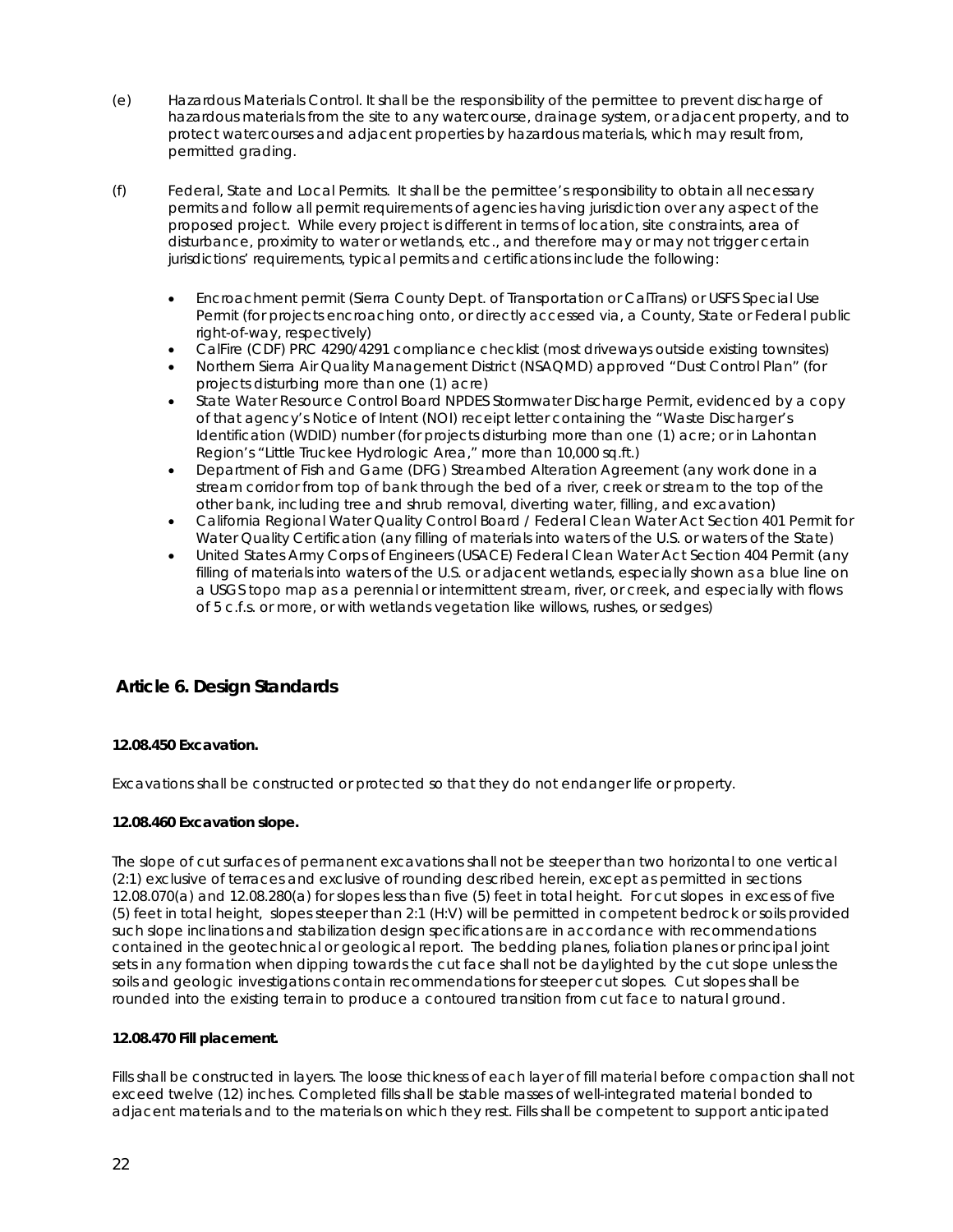loads and be stable at the design slopes shown on the plans. Proper surface and subsurface drainage and other appropriate measures shall be taken to ensure the continuing integrity of fills. Earth materials shall be used which have no more than minor amounts of organic substances and have no rock or similar irreducible material with a maximum dimension greater than twelve (12) inches. Larger material may be used with the approval of the Planning Department and the geotechnical engineer.

### **12.08.480 Fill compaction.**

All fills shall be compacted throughout their full extent to a minimum of ninety (90) percent of maximum density as determined by the appropriate Caltrans standard method (Test Method No. Calif 216-C of the Materials and Research Department, State of California, Transportation Department, Division of Highways) or other alternate methods approved by the Planning Department. Tests to determine the density of compacted fills shall be made on the basis of not less than one test for each two-foot vertical lift of the fill but not less than one test for each one thousand (1,000) cubic yards of material placed. Additional density tests at a point approximately one foot below the fill slope surface shall be made on the basis of not less than one test for each one thousand (1,000) square feet in slope surface but not less than one test for each ten (10) foot vertical increase of slope height. All tests shall be reasonably uniformly distributed within the fill or fill slope surface. Results of such testing and location of tests shall be presented in the periodic and final reports. Compaction may be less than ninety (90) percent of maximum density, as determined by the above test, within six inches of the slope surface when such surface material is placed and compacted by a method acceptable to the Planning Department for the planting of the slopes. Compaction of temporary stockpile fills, to be used for a period of not greater than six months, shall not be required, except where the Planning Department determines that compaction is necessary as a safety measure to aid in preventing saturation, sliding, or erosion of the fill.

#### **12.08.490 Ground preparation for fill placement.**

The natural ground surface shall be prepared to receive fill by removing vegetation, noncomplying fill, top soil, and other unsuitable material, and where slopes are six horizontal to one vertical (6:1) or steeper, by benching into competent material in a manner acceptable to the Planning Department. The keyway under the toe, if specified, shall be at least fifteen (15) feet wide, or as specified by the soils engineer of record.

#### **12.08.500 Fill slopes.**

The slope of permanent fills shall not be steeper than two horizontal to one vertical (2:1) exclusive of terraces and exclusive of roundings described herein, unless a soils report supports a steeper slope, but shall not exceed one and one-half horizontal to one vertical (1.5:1)unless the fill is reinforced as recommended by the geotechnical engineer. The Planning Director or County Engineer may require that the fill be constructed with an exposed surface flatter than two horizontal to one vertical (2:1) or may require such other measures as he or she deems necessary for stability and safety.

#### **12.08.510 Adjacent structures protection.**

Footings which may be affected by any excavation shall be underpinned or otherwise protected against settlement and shall be protected against lateral movement. Fills or other surcharge loads shall not be placed adjacent to any building or structure unless such building or structure is capable of withstanding the additional loads caused by such fill or surcharge. The rights of coterminous owners shall be as set forth in Section 832 of the Civil Code of the State of California.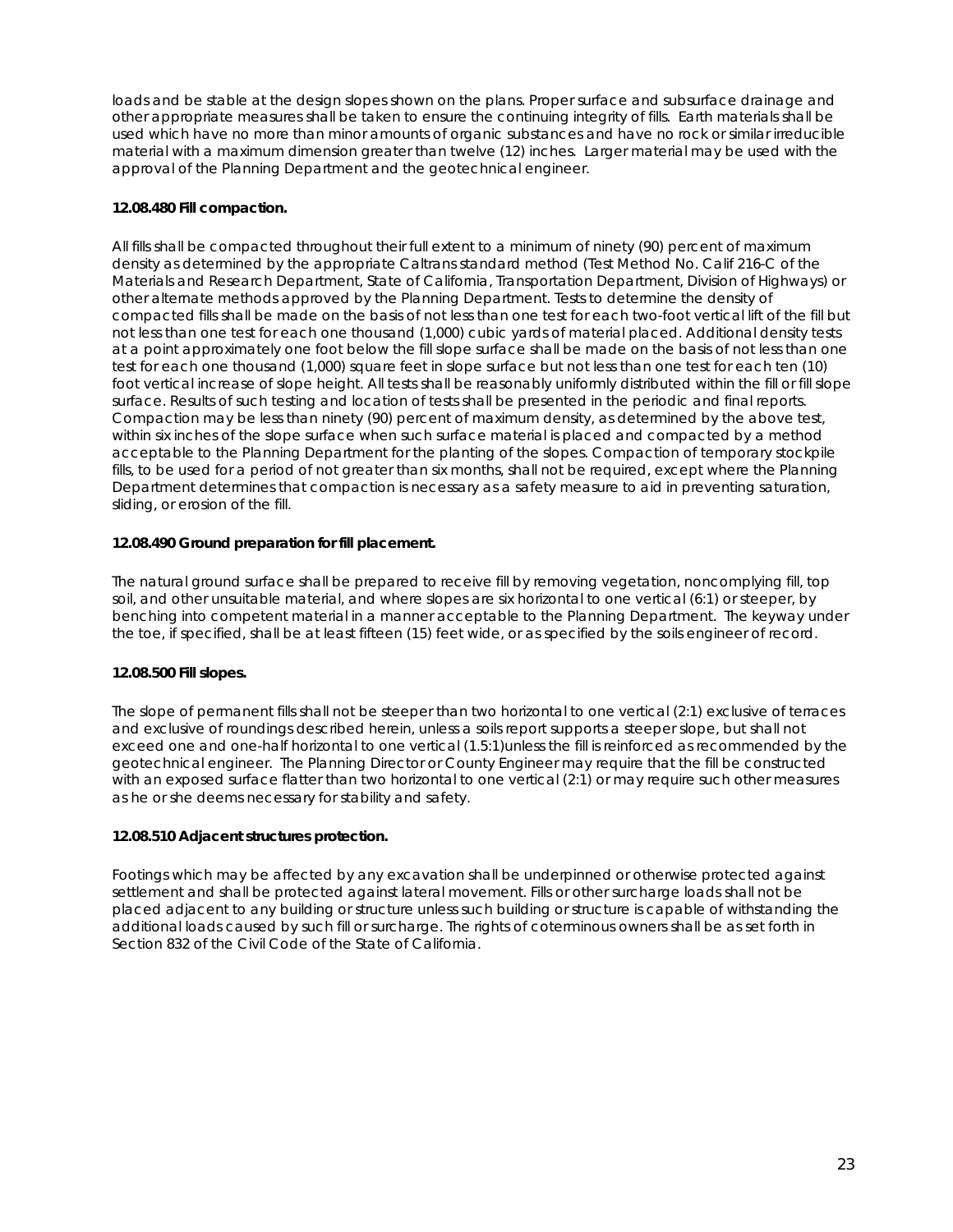#### 1**2.08.520 Setbacks—General.**

Unless otherwise recommended in a soil or geologic investigation report and approved by the Planning Director, the following shall be used for establishing setbacks for property boundaries, easements, buildings and structures other than fences and retaining walls:

- (a) Boundaries. Cut and fill slopes shall be set back from property lines, easements and rights-of-way in accordance with this section. Setback dimensions shall be measured perpendicular to such boundary lines and shall be as follows:
	- (1) As measured from the top of any cut or fill slope to a boundary line, the setback distance shall be equivalent to the height of the cut or fill slope divided by five (H/5) but no less than two (2) feet and need not exceed ten (10) feet.
	- (2) As measured from the toe or bottom of any cut or fill slope to a boundary line, the setback distance shall be equivalent to the height of the cut or fill slope divided by two (H/2) but no less than two (2) feet and need not exceed twenty (20) feet.
- (b) Top of slope. The setback at the top of a cut slope shall not be less than that described in subsection (a)(1), above, or than is required to accommodate any required interceptor drains, whichever is greater.
- (c) Toe of slope. In addition to the setback described in subsection (a)(2), above, where required to protect adjacent property at the toe of a slope from adverse effects of the grading, additional protection shall be included. Such protection shall be approved by the Planning Department and may include but not be limited to:
	- $(1)$  Setbacks greater than those required in subsection  $(a)(2)$ , above;
	- (2) Provisions for retaining walls or similar construction;
	- (3) Additional erosion protection of the fill slopes;
	- (4) Provision for the control of surface waters.
- (d) Buildings and structures. Except for fences and retaining walls, excavations and fills shall be set back from buildings and structures a distance of at least one-half the height of the slope (H/2) but no less than five (5) feet, unless a qualified engineer or engineering geologist has recommended otherwise.
- (e) Waterways and wet meadow areas. Any ground disturbing activities associated with a grading project, including the removal or covering over of vegetation, shall be set-back from intermittent or ephemeral streams or drainages a distance of fifty (50) feet; and from perennial streams, ponds, lakes, reservoirs and wet meadow areas a distance of one hundred (100) feet; except when conducted in accordance with the provisions and conditions of all necessary permits approved by the Department of Fish and Game, the Regional Water Quality Control Board, the Department of Forestry and Fire Protection, the U.S. Army Corps of Engineers, or other responsible agency having jurisdiction over the proposed project. The permittee shall be responsible for adequately protecting stream resource values, recreational uses, wildlife habitat, and aesthetic values of all drainages, waterways and potential wetlands from damage, or from sedimentation or discharges of any kind escaping from the grading project into these features.
- (f) Modification of setbacks. The Planning Director may approve alternate setbacks. The Planning Director may require an investigation and recommendation by a qualified engineer or engineering geologist to demonstrate that the intent of this section has been satisfied.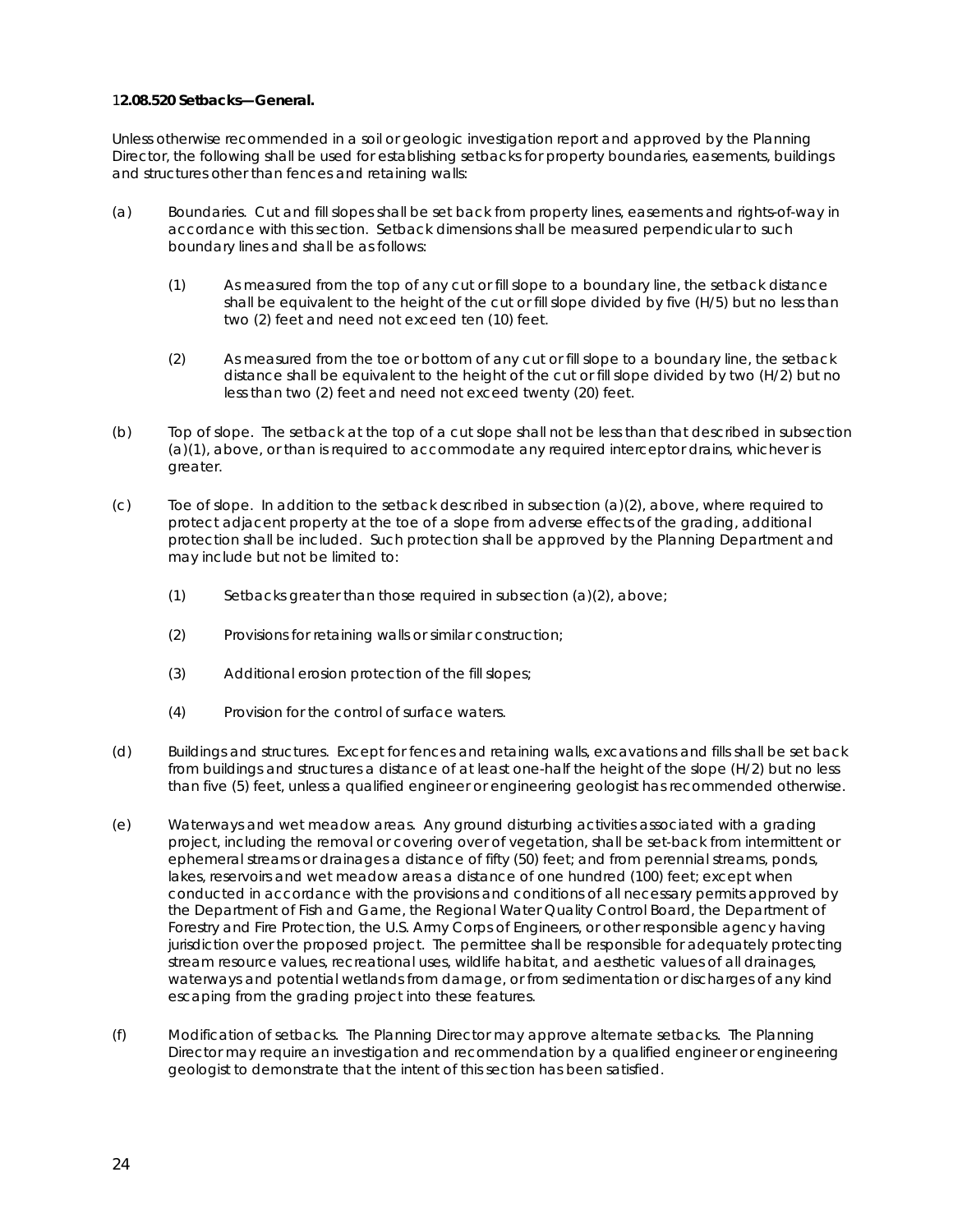#### **12.08.530 Drainage—General.**

Any drainage structure(s) or device(s) carrying surface water runoff required by this chapter shall be designed and constructed in accordance with standards herein and criteria authorized by the Planning Director.

#### **12.08.540 Drainage discharge requirements.**

All drainage facilities shall be designed and engineered to carry surface and subsurface waters to the nearest adequate street, storm drain, natural watercourse, or other juncture, without unreasonably contributing to erosion or sedimentation problems for off-site drains or drainages in accordance with California law.

#### **12.08.550 Drainage—Water accumulation.**

All areas shall be graded and drained so that drainage will not cause erosion or endanger the stability of any cut or fill slope or any building or structure.

#### **12.08.560 Drainage protection of adjoining property.**

Unless otherwise recommended by a qualified engineer and approved by the Planning Director as provided below, drainage across property lines shall not exceed, in quantity or concentration, that which existed prior to grading. Excess or concentrated drainage shall be contained on site or directed to a County-approved drainage facility. Erosion of the ground in the area of discharge shall be prevented by installation of nonerosive down drains or other County-approved devices.

When surface drainage is discharged onto any adjoining property, the following shall apply:

- (a) Drainage shall be discharged in such a manner that it will not cause erosion or endanger any cut or fill slope or any building or structure;
- (b) A report of drainage calculations and design recommendations (which may include, but not be limited to, culvert sizing, adequate energy dissipation, existing drainage ditch capacity improvements, sufficient leach area, etc.) shall be prepared by a qualified civil engineer;
- (c) A drainage plan shall be designed by a qualified civil engineer, incorporated into the plans, and include reference to the drainage calculations report;
- (d) If the discharge is to public property, an approved encroachment permit or special use permit shall first be obtained from the agency having jurisdiction over the affected property, prior to issuance of a grading permit. If the discharge is to private property, a drainage and maintenance easement may be drafted, approved by the County, then recorded evidencing the grant of easement by the affected property owner/s, prior to issuance of a grading permit; or a lot line adjustment may first be approved by the County and recorded; or other legal method allowing sufficient containment and control of drainage to meet the above provisions.

#### **12.08.570 Terrace drainage.**

Terraces at least eight feet in width shall be established at not more than twenty-five (25) feet in height intervals for all cut and fill slopes exceeding thirty (30) feet in height. Where only one terrace is required, it shall be at approximately mid-height. Suitable access shall be provided to permit proper cleaning and maintenance of terraces and terrace drains. Swales or ditches on terraces shall have a minimum depth of one foot, a minimum longitudinal grade of four percent, a maximum longitudinal grade of twelve (12) percent. Down-drains or drainage outlets shall be provided at approximately three hundred (300) foot intervals along the drainage terrace. Down-drains and drainage outlets shall be of approved materials and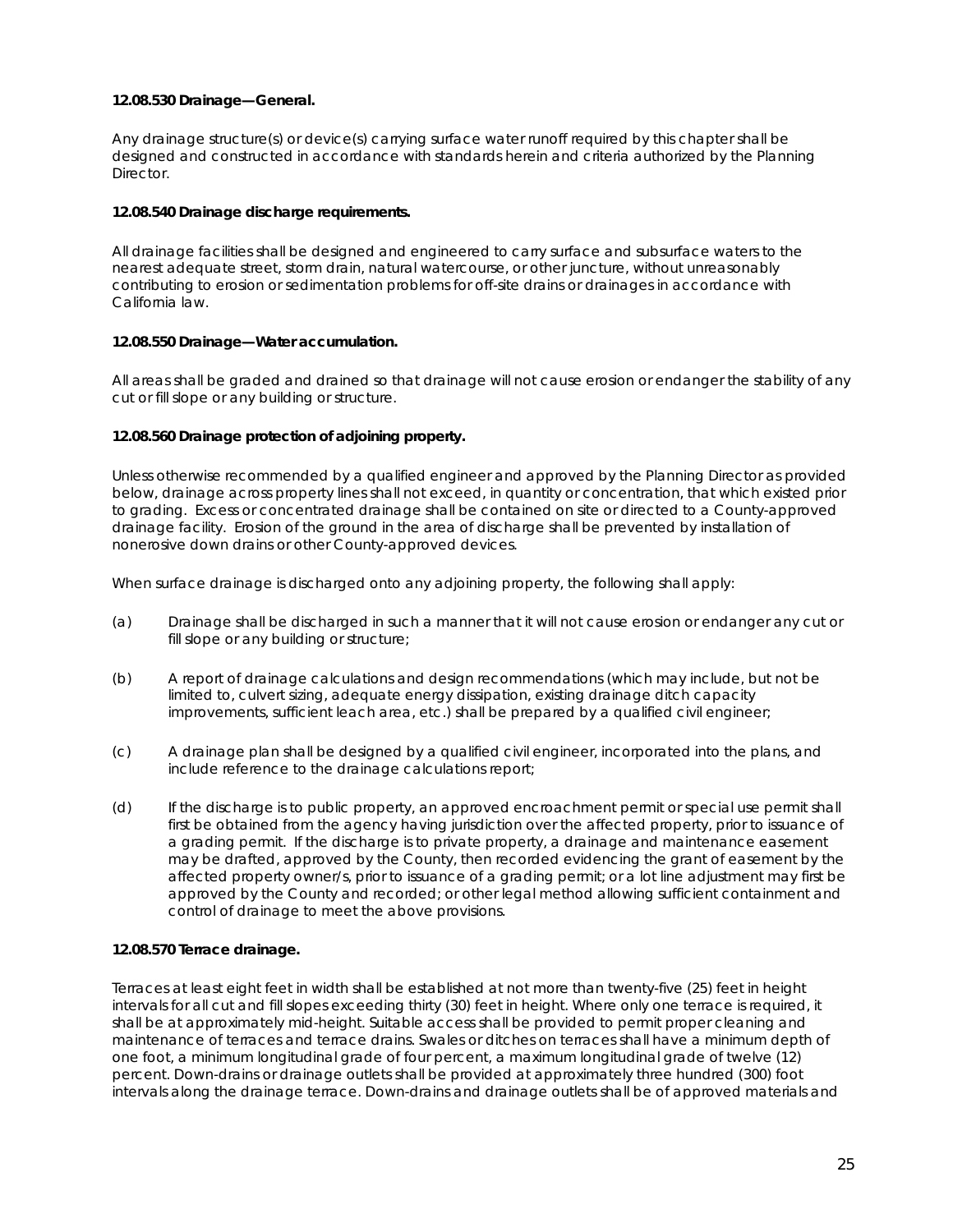of adequate capacity to convey the intercepted waters to the point of disposal. If the drainage discharges onto natural ground, adequate erosion protection shall be provided.

#### **12.08.580 Subsurface drainage.**

Cut and fill slopes shall be provided with surface and/or subsurface drainage as necessary for stability.

#### **12.08.590 Erosion and sediment control.**

The faces of cut and fill slopes shall be prepared and maintained to control against erosion. Best Management Practices for erosion and sediment control shall be incorporated into all grading plans, substantially in conformance with those contained in the following publication: *Erosion & Sediment Control Guidelines for Developing Areas of the Sierra Foothills and Mountains* (High Sierra RC&D Council, October 1991), and all subsequent revisions. Alternative BMPs may also be considered by the Planning Department; however in all cases, the following shall apply to the control of erosion and sediment from grading operations:

- (a) Grading plans shall be designed with long-term erosion and sediment control as a primary consideration. Erosion prevention and source control are to be emphasized over sediment controls and treatment.
- (b) Grading operations shall provide erosion and sediment control measures, except upon a clear demonstration, to the satisfaction of the Planning Department that at no stage of the work will there be any substantial risk of increased sediment discharge from the site. Temporary mulch, revegetation, or other stabilization methods shall be applied to areas where permanent revegetation or landscaping cannot be immediately implemented. Unless otherwise exempted in this chapter or by the Planning Director, grading activity must be scheduled to ensure completion or stabilization and winterization by October 15th of each year (ref. §12.08.220[d] and [e]).
- (c) Grading activity shall be conducted such that the smallest practicable area of erodible land is exposed at any one time during grading operations and the time of exposure is minimized. Land disturbance shall be limited to the minimum area necessary for construction.
- (d) Natural features, including vegetation, terrain, watercourses and similar resources shall be protected and preserved wherever possible. Boundaries of grading shall be dearly defined and marked to prevent damage by construction equipment.
- (e) Permanent vegetation and structures for erosion and sediment control shall be installed as soon as possible.
- (f) Adequate provision shall be made for effective maintenance of temporary and permanent erosion and sediment control structures and vegetation. Sediment and other construction-related wastes shall be retained and properly managed on the site or properly disposed of off-site.
- (g) No topsoil shall be removed from the site unless otherwise directed or approved by the Planning Department. Topsoil overburden shall be stockpiled and redistributed where appropriate within the graded area after rough grading to provide a suitable base for seeding and planting. Runoff from the stockpiled area shall be controlled to prevent erosion and resultant sedimentation of receiving water.
- (h) Runoff shall not be discharged from the site in quantities or at velocities substantially above those which occurred before grading except into drainage facilities, whose design has been specifically approved by the Planning Department or County Engineer.
- (i) The permittee shall take reasonable precautions to ensure that vehicles do not track or spill earth materials into public streets and shall immediately remove such materials if this occurs.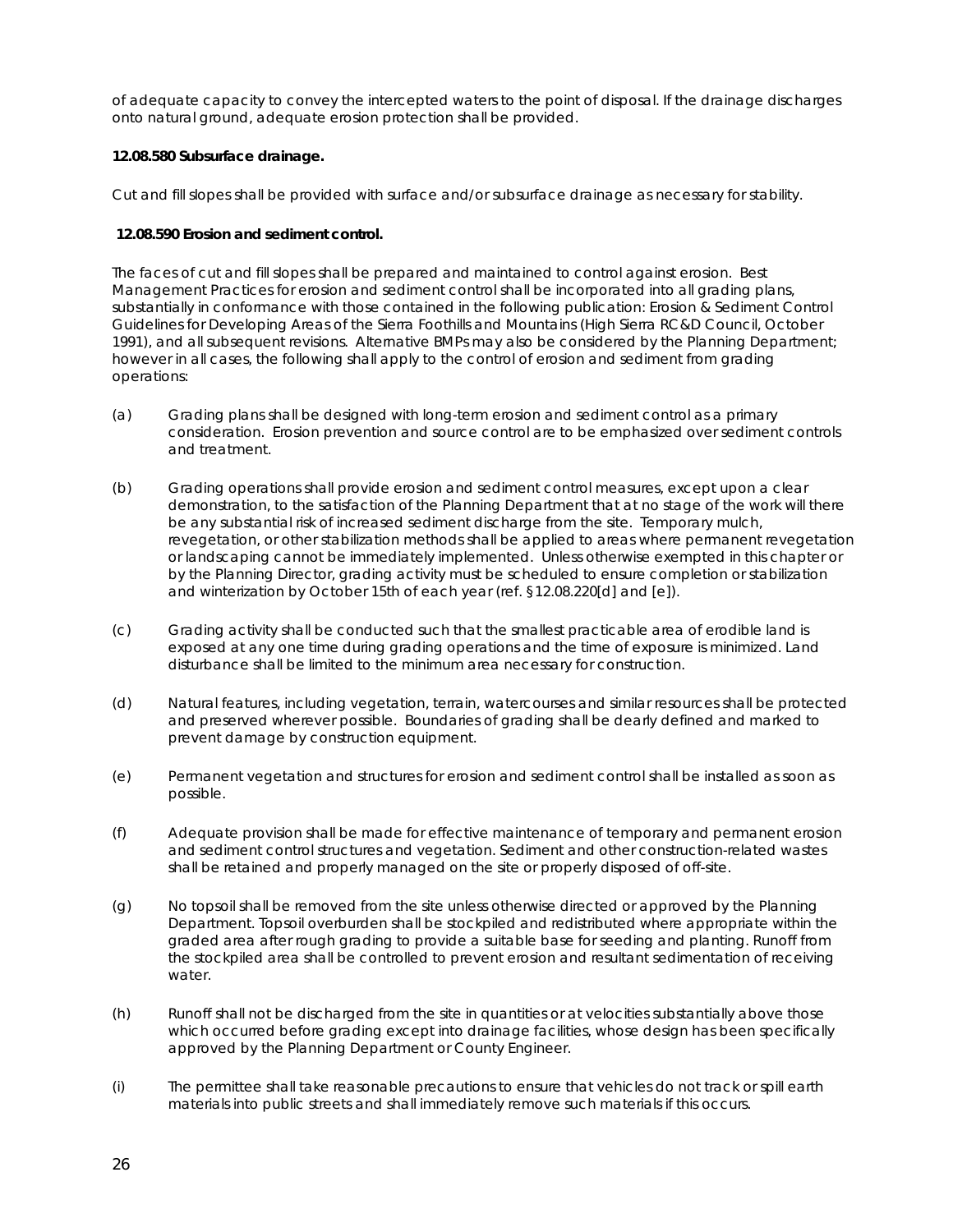- (j) All cut and fill slopes shall be adequately stabilized to prevent erosion and failure through temporary and permanent means.
- (k) Control measures shall be employed to prevent transport of dust off the project site or into any drainage course or water body.

#### **12.08.600 Emergency conditions.**

Should increased sediment discharge occur or become imminent, the permittee shall take all necessary steps to control or reduce such discharge. Such steps may include construction of additional facilities or removal or alteration of facilities required by approved erosion and sediment control plans. Facilities removed or altered shall be restored as soon as possible afterward or appropriate changes in the plan shall be immediately required pursuant to this chapter. The permittee shall take prompt action to resolve emergency problems; otherwise the Planning Department may institute abatement proceedings pursuant to provisions of Section 12.08.660(b) of this chapter.

#### **12.08.610 Erosion and sediment control plans.**

Erosion and sediment control plans prepared pursuant to this chapter shall comply with all of the following:

- (a) The erosion and sediment control plan need not be a separate sheet if all facilities and measures can be shown on the grading sheets without obscuring the clarity of either the grading plan or the erosion and sediment control plan.
- (b) An erosion and sediment control plan shall be required for all engineered grading plans, and whenever:
	- (1) The graded portion of the site includes more than ten thousand (10,000) square feet of area having a slope greater than ten (10) percent;
	- (2) Clearing and grubbing of areas of one acre or more regardless of slope;
	- (3) There is a significant risk that more than two thousand five hundred (2,500) square feet will be unprotected or inadequately protected from erosion during any portion of the rainy season;
	- (4) Grading will occur within one hundred fifty (150) feet of any watercourse;
	- (5) The Planning Department in consultation with the County Engineer determines that the grading will or may pose a significant erosion, or sediment discharge hazard for any reason.
- (c) All disturbed areas shall be stabilized by appropriate erosion and/or sediment control measures by October 15 of each year, be capable of being winterized within 48 hours. The Planning Director may require suspension of any and all grading activities between October 15 and May 1 without prior notice.
- (d) Erosion and sediment control plans shall include an effective revegetation program to stabilize all disturbed areas, which will not be otherwise protected. All such areas where grading has been completed between April 1 and October 15 shall be planted by November 1st. Graded areas completed at other times of the year shall be planted within fifteen (15) days. If revegetation is infeasible or cannot be expected to stabilize an erodible area with assurance during any part of the rainy season and the unstable area exceeds two thousand five hundred (2,500) square feet, additional erosion and sediment control measures or irrigation of planted slopes may be required as appropriate to prevent increased sediment discharge.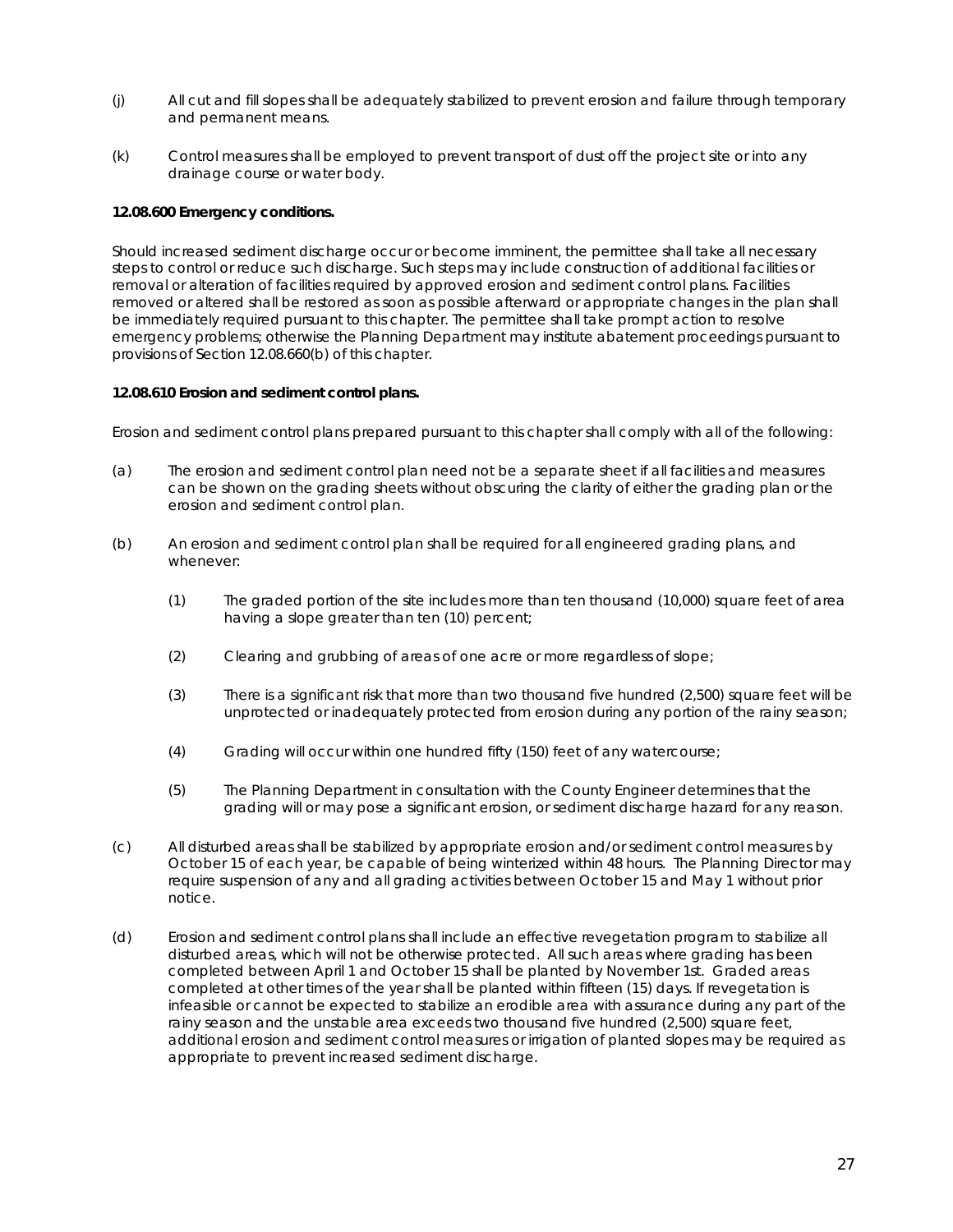- (e) Erosion and sediment control plans shall be designed to prevent increased discharge of sediment at all stages of grading and development from initial disturbance of the ground to project completion. Every feasible effort shall be made to ensure that site stabilization is permanent. Plans shall indicate the implementation period and the stage of construction where applicable.
- (f) Erosion and sediment control plans shall comply with the recommendations of the responsible civil engineer, geotechnical engineer, engineering geologist, or landscape architect involved in preparation of the grading plans.
- (g) The structural and hydraulic adequacy of all stormwater containment or conveyance facilities shown on the erosion and sediment control plans shall be verified by a civil engineer, and he or she shall so attest on the plans. Sufficient calculations and supporting material to demonstrate such adequacy shall accompany the plans when submitted.
- (h) Erosion and sediment control plans shall be designed to meet anticipated field conditions.
- (i) Erosion and sediment control plans shall provide for inspection and repair of all erosion and sediment control facilities at the close of each working day during the rainy season and for specific sediment cleanout and vegetation maintenance criteria.
- (j) Erosion and sediment control plans shall comply with any and all standards and specifications adopted herein for the control of erosion and sedimentation on grading sites. These standards and specifications shall be in general compliance with the current Erosion and Sediment Control Guidelines for Developing Areas of the Sierras, published by the High Sierra Resource Conservation District.

#### **12.08.620 Vehicular ways—General.**

Vehicular ways shall conform to the grading requirements of this chapter, and may require conformance with CalFire's PRC §4290 fire safe improvement standards.

#### **12.08.630 Vehicular ways—Drainage.**

Vehicular ways shall be graded and drained in such a manner that will not allow erosion or endanger the stability of any adjacent slope. Surface discharge onto adjoining property shall be controlled in such a manner that it does not cause erosion or endanger existing improvements, and shall conform to the provisions of sub-section 12.08.560. Bridges and culverts installed over or in watercourses must be approved by the Planning Director and any other required permitting agency (including but not limited to: California Department of Fish and Game, Regional Water Quality Control Board, U.S. Army Corps of Engineers, etc.).

## **Article 7. Improvement Security**

#### **12.08.640 Security required.**

- (a) As a condition for the issuance of a permit, the Planning Department may require the deposit of improvement security in sufficient amount deemed necessary to assure performance of the work in the event of default on the part of permittee or, in the case of a subdivision, where the permittee does not proceed with preparation and obtaining the approval of a final map. Such security shall be in a form acceptable to Sierra County.
- (b) In the case of subdivisions, the improvement security shall remain in effect until final inspections have been made of all grading work and the Board of Supervisors of Sierra County has accepted the subdivision improvements.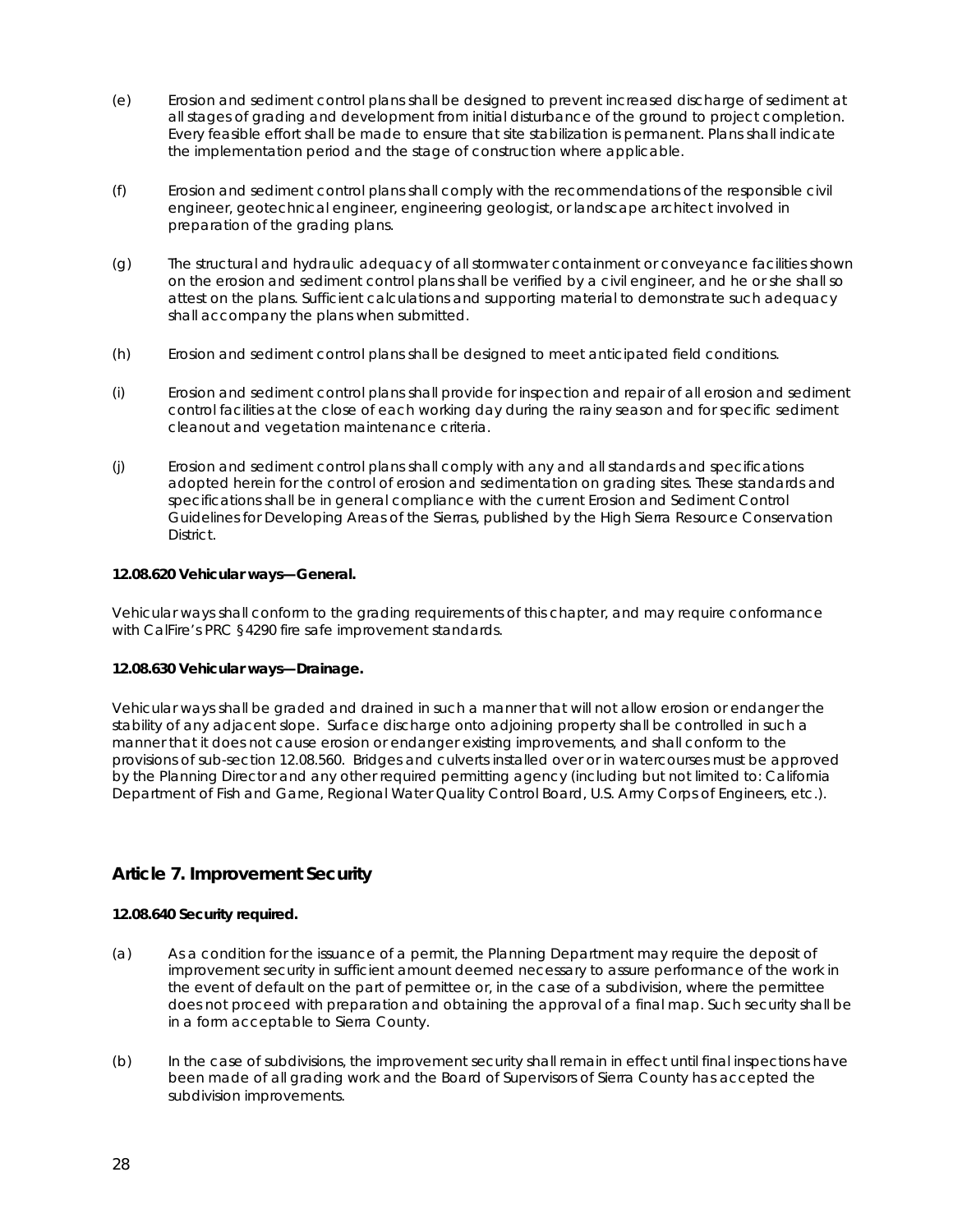- (c) For projects other than subdivisions, the improvement security shall remain in effect until final inspections have been made and all grading work and erosion control has been approved by the Planning Department.
- (d) In addition to the improvement security, the Planning Department may also require the deposit of maintenance security in sufficient amount deemed necessary to guarantee and maintain the grading work and to assure the proper functioning of drainage systems and adequate erosion and sedimentation control. Such maintenance security shall be in a form acceptable to Sierra County and shall remain in effect for a period of one year after the date of acceptance of the improvements as designated in subsections (b) and (c) of this section.
- (e) Any deposit required by the Planning Department pursuant to this chapter shall be payable to the Sierra County Planning Department.
- (f) Upon satisfaction of applicable provisions of this chapter, the improvement and maintenance security deposits will be released. However, upon failure to complete the work, failure to comply with all of the terms of the permit, or failure of the completed site to function properly to provide proper drainage or erosion and sedimentation control, the County may do the required work, or cause it to be done and collect from the permittee or surety all costs incurred thereto, including administrative, inspection and legal costs.

## **Article 8. Enforcement**

#### **12.08.650 Violations.**

Failure to comply with the following shall constitute a violation of this chapter:

- (a) All orders issued by the Planning Department pursuant to the provisions of this chapter;
- (b) All conditions placed on grading permits;
- (c) All rules and regulations of Sierra County.

#### **12.08.660 Nuisance.**

- (a) Established Nuisances Per Se. The Board of Supervisors of Sierra County ordains that the following violations of this chapter constitute public nuisances:
	- (1) A violation has altered natural drainage patterns and has or will cause flooding to or erosion of adjacent property; or
	- (2) A violation has created a threat to public health, safety or welfare.
- (b) Nuisance Abatement Procedure. In accordance with California Government Code Section 25845, the Sierra County Board of Supervisors establishes the procedure for abatement of a nuisance.
	- (1) Upon the discovery of a nuisance, County staff shall comply with the procedures set forth in Chapter 1.17 of the Sierra County Code.
	- (2) Notwithstanding the foregoing, nothing in this chapter shall prohibit the summary abatement of a nuisance upon order of the Board of Supervisors, or upon order of any other County officer authorized by law to summarily abate nuisances, if the Board or officer determines that the nuisance constitutes an immediate threat to public health or safety.